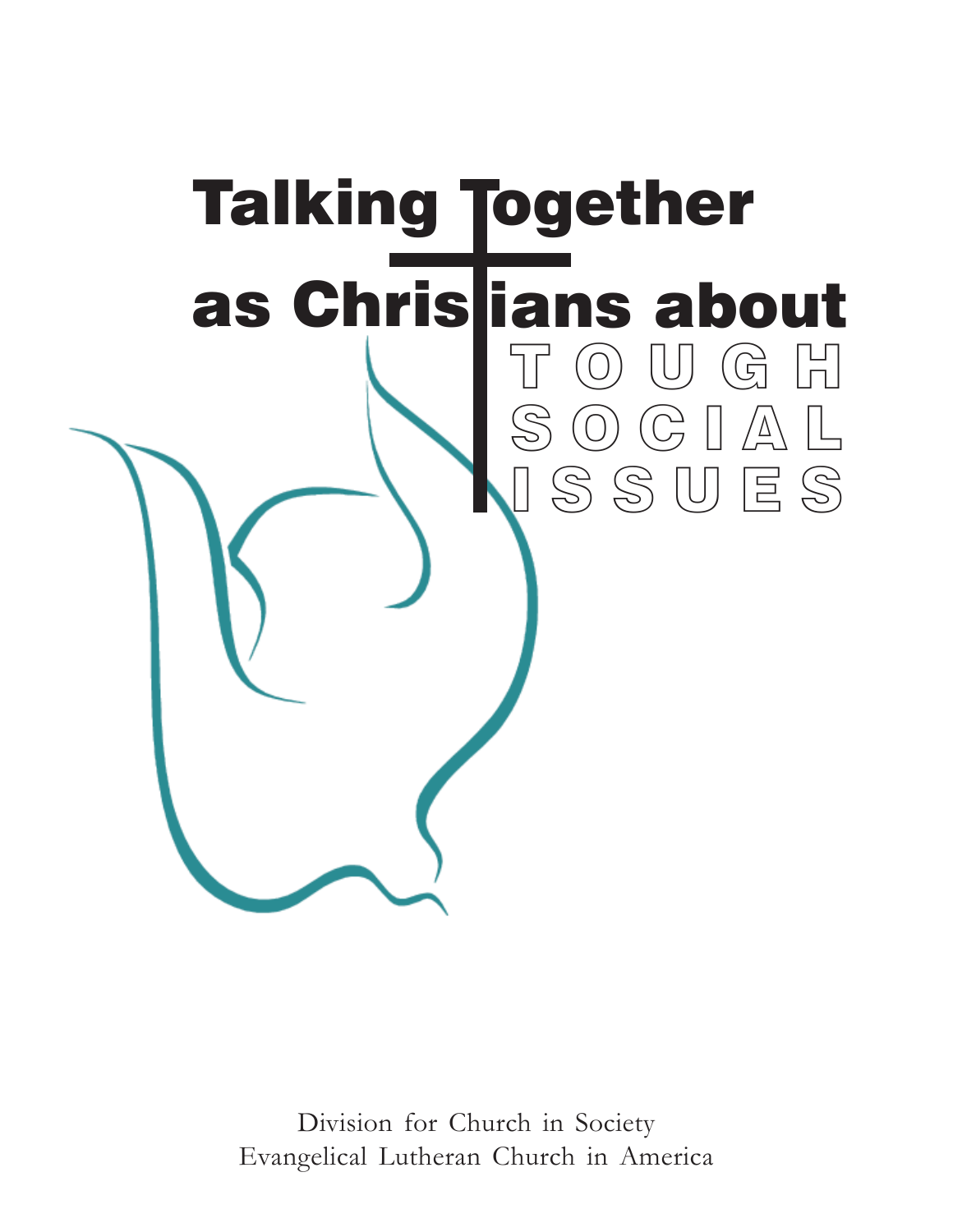





Copyright © August 1999, Evangelical Lutheran Church in America. Produced by the Department for Studies of the Division for Church in Society, 8765 W. Higgins Rd., Chicago, Illinois, 60631-4190. Permission is granted to reproduce this document as needed provided each copy carries the copyright notice printed above.

Scripture quotations from the New Revised Standard Version of the Bible are copyright 1989 by the Division of Christian Education of the National Council of Churches of Christ in the United States of America and are used by permission. Images® copyright 1999 PhotoDisc, Inc.

### ISBN 6-0001-1197-5

Distributed on behalf of the Division for Church in Society of the Evangelical Lutheran Church in America by Augsburg Fortress Publishers. Augsburg Fortress order code 69-8681.

Printed on recycled paper with soy-based inks.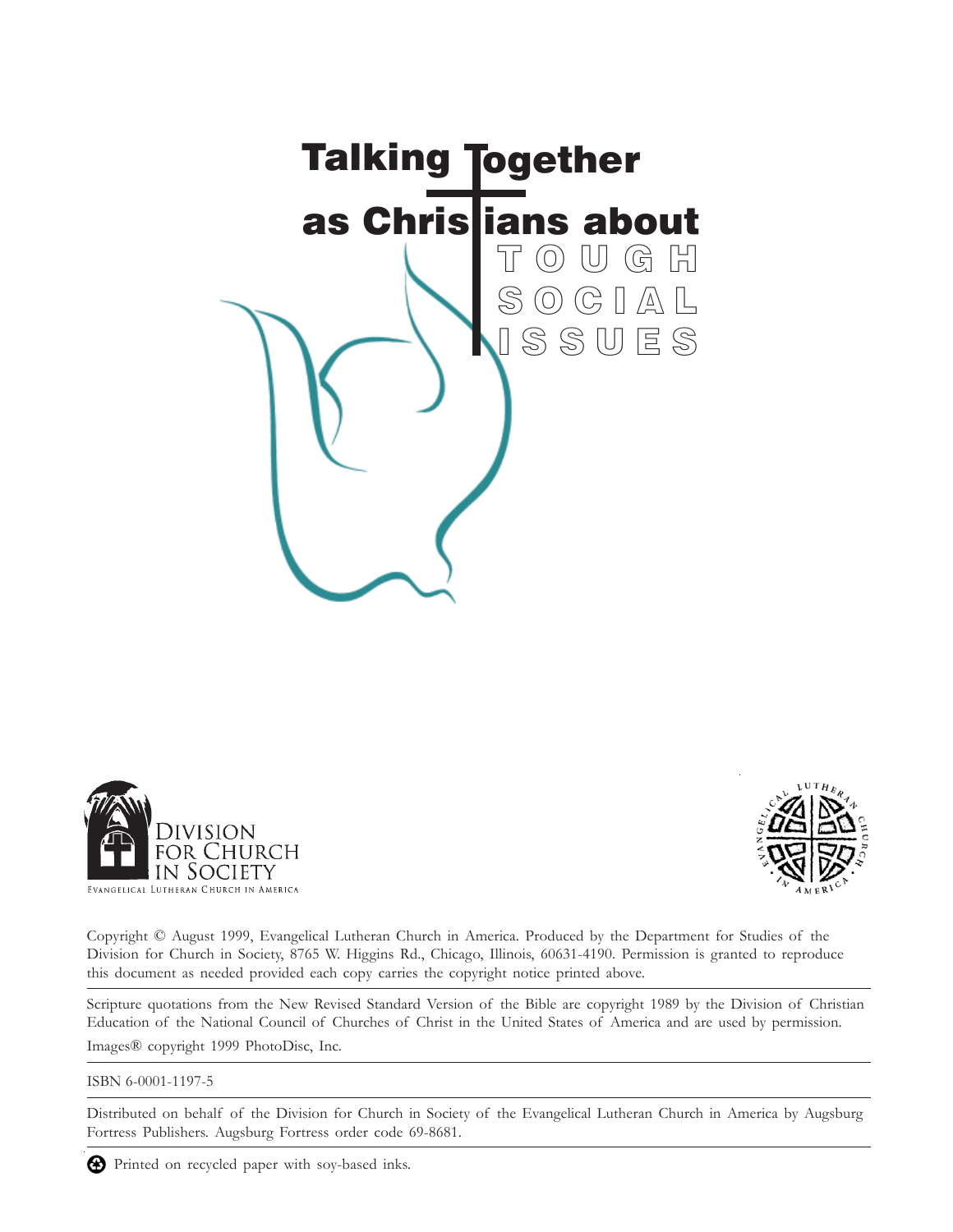# Preface

In its first social statement, "The Church in Society: A Lutheran Perspective" (1991), the Evangelical Lutheran Church in America—in all its expressions—committed itself to foster moral deliberation on social questions, seeking to:

- **•** be a community where open, passionate, and respectful deliberation on *challenging and controversial issues of contemporary society is expected and encouraged;*
- **engage those of diverse perspectives, classes, genders, ages, races, and** *cultures in the deliberation process so that each of our limited horizons might be expanded and the witness of the Body of Christ in the world enhanced;*
- address through deliberative processes the issues faced by the people of *God, in order to equip them in their discipleship and citizenship in the world;*
- *arrive at positions to guide its corporate witness through participatory processes of moral deliberation; and*
- contribute toward the up-building of the common good and the revitalizing of *public life through open and inclusive processes of deliberation.*

The 1997 ELCA Churchwide Assembly adopted seven "Initiatives to Prepare for a New Century." The third initiative, "Witness to God's Action in the World," is intended to encourage congregations to "model life in community as they address pressing social issues, ethical questions, and community renewal." Part of this includes congregations developing and exercising their skills in faith-based deliberation about tough social issues. This guide has been written in response to that initiative. It is intended for leadership teams of pastors and lay people. Here "talking together" is used as a more accessible synonym for what has previously been referred to as "moral deliberation."

The suggestions in this guide have been gleaned from groups and organizations with considerable experience in helping people with conversations such as these. In November of 1998, the Department for Studies of the Division for Church in Society convened a gathering of representatives of a number of these groups, some of whom are listed in Appendix A. We are grateful for their generous time, experience, and knowledge. You may want to contact them for further resources or assistance.

If your congregation is interested in participating in additional ELCA-sponsored training opportunities related to this, contact the Division for Church in Society (773-380-2716) for some special upcoming events.

This resource is available for free download in PDF format at www.elca.org/dcs/ talkingtogether. html, as are all the ELCA social statements and messages.

### **Written by**

Rev. Karen L. Bloomquist, Ph.D.

Director for Studies in the ELCA Division for Church in Society and Associate Professor of Theological Ethics at Wartburg Theological Seminary, Dubuque, Iowa.

Rev. Ronald W. Duty, Ph.D. Assistant Director for Studies in the ELCA Division for Church in Society.

Design and artwork by David Scott.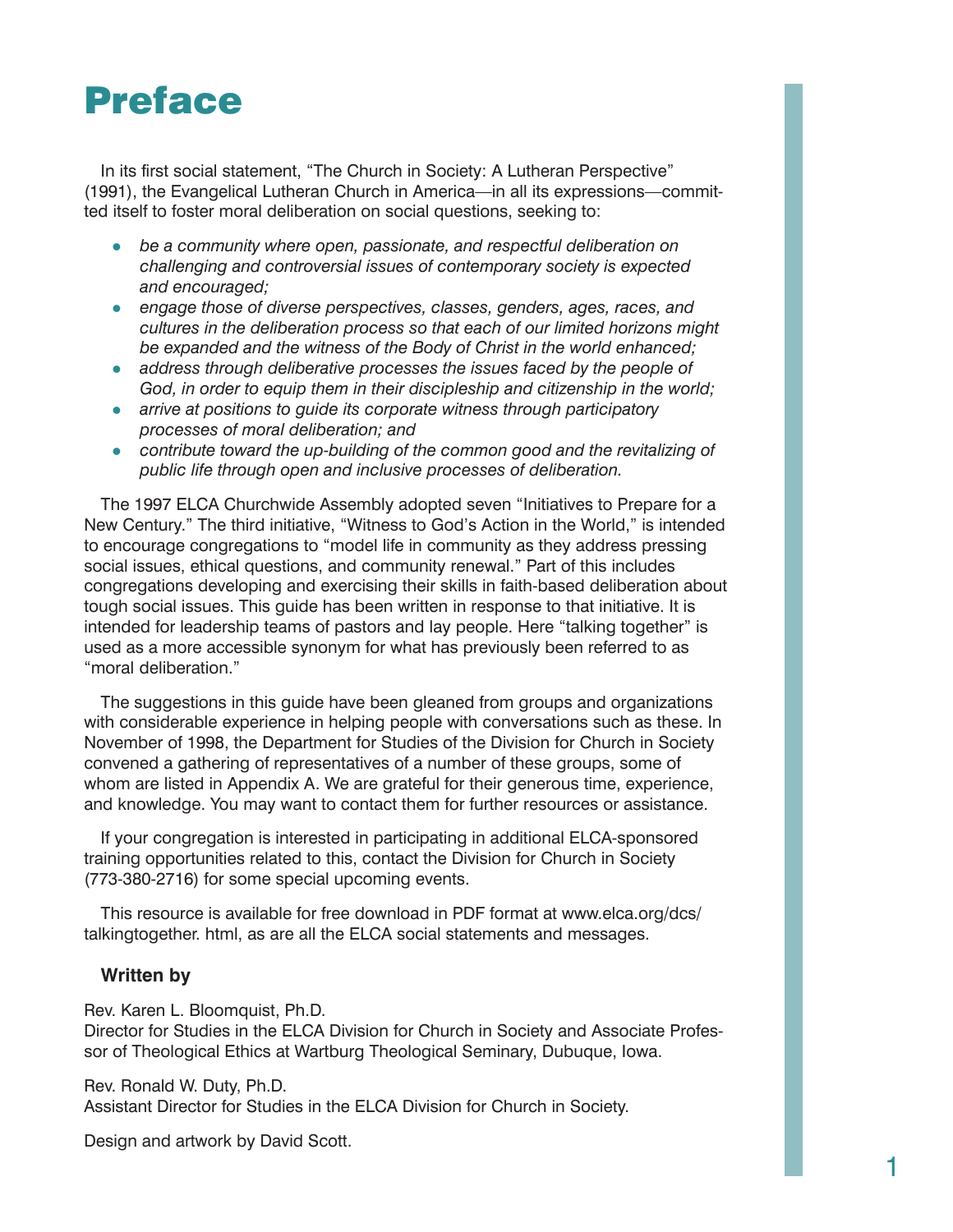# Introduction

Many of us yearn for help in figuring out how God and our faith relate to the issues we encounter in our lives and society. As a church we confess that God is deeply involved in our lives and world, but figuring out how and what that means in relation to the specific issues and questions we face is often difficult. People in many congregations seem reluctant to talk together about such questions, especially if this will open up real differences among them.

A man left a synod workshop on gambling saying, "I sure wish we could talk about things like this in my church!"

Congregational members on both sides of a hot community issue give clear indications that they don't want to talk about it in their church.

A community is incensed over some suspected hate crimes that have occurred recently and expects that the churches will talk and do something about this.

A farmer and a small town mayor both discouraged over projected low commodity prices wish that their church would start talking about what it could do to address this and other rural issues.

Some members of an urban church want their congregation to do something about the lack of jobs for people in their neighborhood.

A pastor would really like members of the congregation to discuss a proposed social statement, but is unsure of how to do so because of the potential conflict that it might raise.

What is considered a "tough social issue" to talk about varies greatly, depending on who people are, their culture, their history, current situation, and the usual ways their congregation does things. What is easy to talk about in an urban setting may not be in a rural setting, or vice versa. What is taboo in some cultures, such as issues related to sex or money, may not be in others. In some

cases, people feel free to open themselves up to others—that's part of what it means for them to be the church! In many other cases, people are reluctant to share their feelings and views—that feels too risky for them! They might express thoughts like those shared above. A given issue can affect some people in very different ways than it does others—due to what they've experienced, where they've come from, and individual personality differences. Talking about these things together brings these differences out in the open, which can be risky.

Some people fear that disagreement on an issue will divide a congregation and threaten relationships in the congregation as well as in the wider community. That can happen, *but it doesn't necessarily have to happen*. Disagreements can become destructive when congregations don't have the *attitudes, beliefs, knowledge, skills, and behavior to talk together constructively*. However, if those who shape the life of a congregation give clear, reassuring signals that "we talk about matters like that here," *and* if the congregation has developed the *habit* and *learned practices* for doing so, this begins to feel like a natural part of what it means to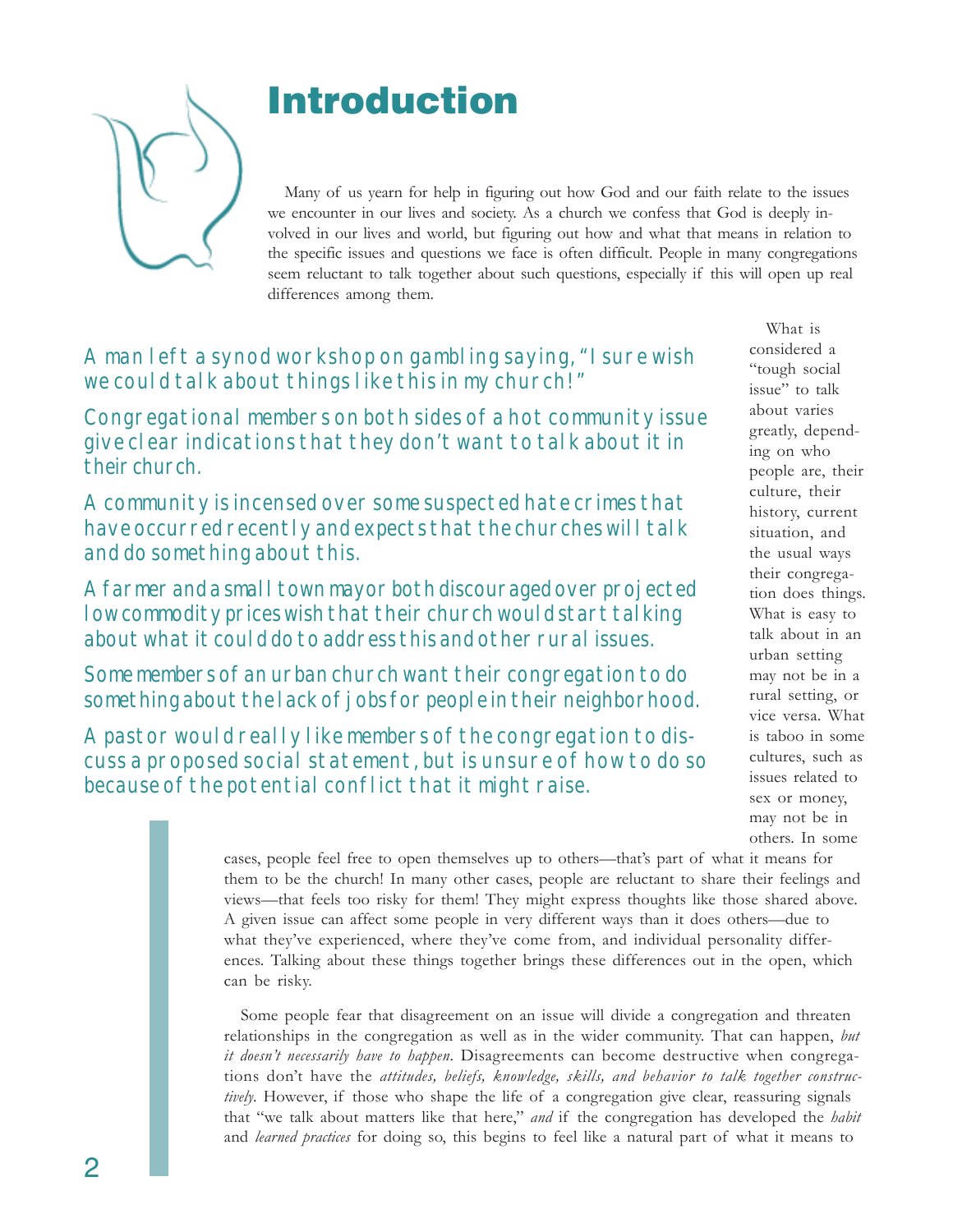be a church. When issues arise, they *must* be talked about, and these congregations feel confident that they *can* talk about them.

Talking about social issues together from the perspective of our faith is something that Christians *can* learn to do, or do better and with more spiritual depth. This resource introduces congregations and other church groups (such as synod groups, committees, or social ministry organizations) to the *art of public conversation about social issues*. It can also help those who have experienced this already to improve their skills and practices. Rather than a complete training manual, it is a guide that points out some important things to remember in leading faith-based conversations about social issues. It may provide you the confidence to begin or enhance these conversations, or you may want additional training and resources (see Appendix A).

There is a wide range of social issues a congregation could talk about. For many people, the term "social issues" suggests things like abortion, homosexuality, racism, or sexual, physical, or emotional abuse. These are among the toughest issues to talk about publicly because they tap the deep feelings and values of many people, and are embarrassing for many to talk about. But there are other important issues, such as economic justice, health care, or the environ-

ment. They have a public dimension but may not be as emotionally sensitive or intensely personal as some others. Social issues can also be quite local to particular communities, such as the closing of a small town business, whether a congregation should start a health ministry to reach out to its surrounding com-

"I come to church to hear about spiritual matters and don't want to hear about social issues."

"I have my own opinions and i don't want to be upset by what others think."

"That's too sensitive an issue to talk about here!"

"I have to live with these people—and that's hard if we open up topics where we're likely to disagree."

"We all think the same way in this church—there's no need to talk about it!"

"I don't want people to know what i think."

munity, or what to do about the prostitutes whose activities make life difficult for residents of a neighborhood.

Talking through tough social issues as Christians means respectful yet passionate dialogue from the perspective of the faith they share. Together they seek to understand and clarify the issue, its causes, dimensions, and consequences. They take into account their *personal and community experiences of the issue*, as well as *Scripture, church tradition and teachings, human knowledge and reason*. Such dialogue helps participants discern what they—both personally and as communities of faith—should do with regard to this issue. This is more than a casual conversation. It is a serious dialogue about what really matters in the life of the Christian community and in the life of the world.

These conversations are *public* in at least two ways. First, they are part of the public ministry of a congregation. Second, these conversations often deal with important matters of public concern outside the church. These matters are part of the congregation's witness in the world. Members of the wider community may be encouraged to participate in these conversations. Through these conversations a congregation may also become more engaged with others in the community to address what is at stake.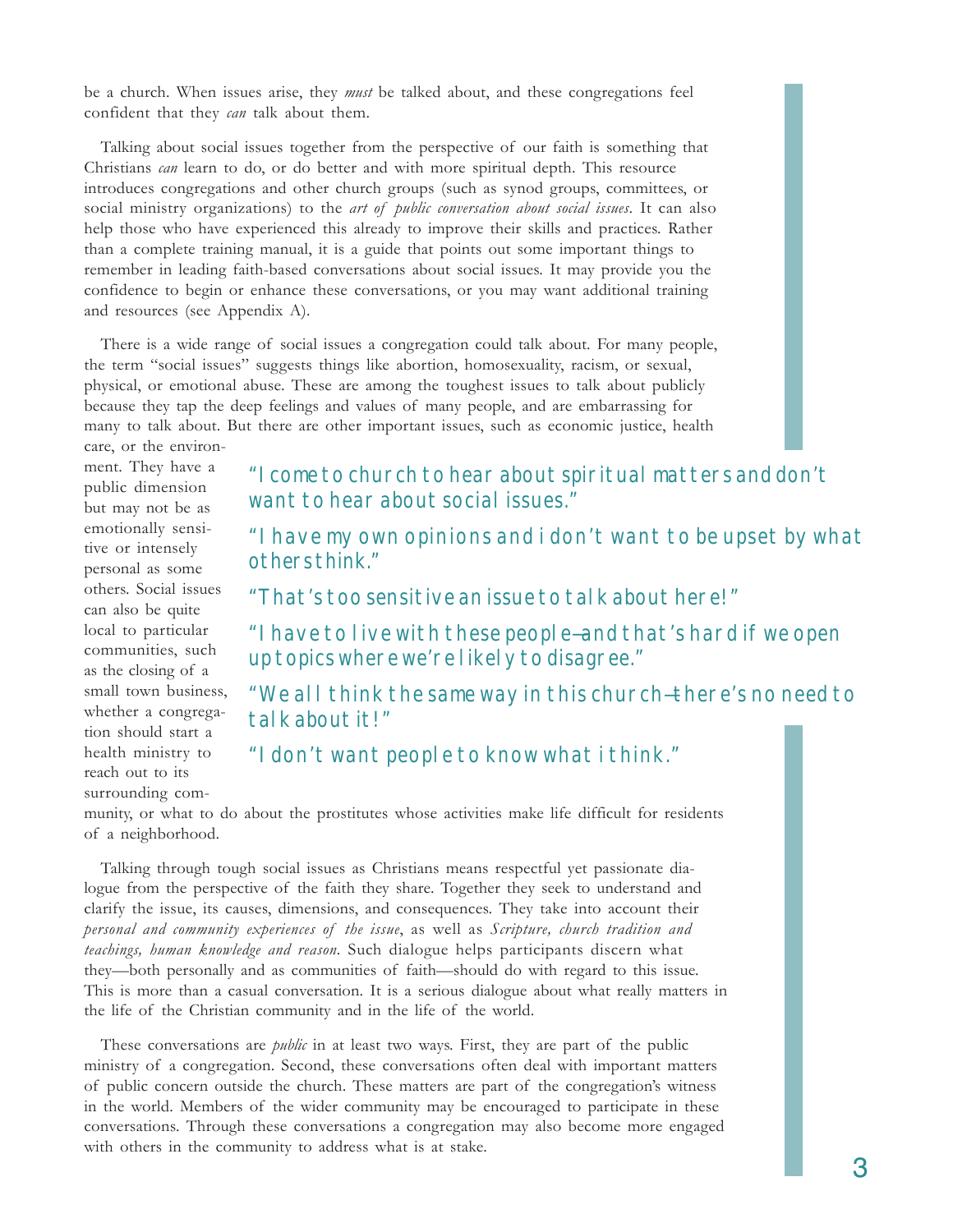# Why do this as Church ?

Why should we do this as church? How is this part of our calling? How is this connected with how God is active in our world and in our congregation? How might this strengthen our congregation's mission and ministry?

As the Church, we believe and proclaim that God is active in all realms of life including the social, economic, and political. God preserves creation, orders society, and promotes justice in a broken world. Faith active in love seeking justice in the world is a single, unified vocation of the church. God continually pulls us out of our private lives and into the public—where we participate in a world in common with those who are different from us.

Luther's conviction was that the presence of the indwelling Christ through the Holy Spirit is the source of wisdom and power. The Spirit of the crucified and risen Christ, as known in and through the Word and sacraments of the gathered Church, is the effective power in what the Church is and does. The Spirit makes Christ present *in*, *with*, and *for* us

"Through preaching, teaching, the sacraments, Scripture, and 'mutual conversation and consolation,' the Church is gathered and shaped by the Holy Spirit to be a serving and liberating presence in the world" ELCA Social Statement, *The Church in Society: A Lutheran Perspective*, 1991.

as a dynamic, experienced reality. As a relational power grounded in the very nature of the triune God, the Spirit connects us in new ways with one another and the rest of creation

Through the power of the Holy Spirit, we grow in understanding and service as we talk together about the tough social dilemmas and challenges we face today. It isn't always clear what we should do as Christians in these situations. When we as Chris-

tians face difficult decisions or situations in our personal lives, we often pray about them, read the Scriptures, or talk with a few trusted friends or a pastor. Likewise, when we face difficult decisions or situations as the church, we need to pray together, read Scripture together, study the Christian tradition, and talk together as the church about our situation and our experiences in order to seek some guidance from the Holy Spirit.

Whether we do this individually, or with others, we are practicing what the Church has called "spiritual discernment." We discern together, trusting the Holy Spirit to work through Scriptures, Christian tradition, human reason, and our experience to speak to our situation and guide our conversation. We trust that we might come to understand what God may be telling us and leading us to do, and that the Spirit will empower us to do it.

"But the Holy Spirit has called me through the Gospel, enlightened me with his gifts, and sanctified and kept me in true faith. In the same way he calls, gathers, enlightens, and sanctifies the whole Christian church on earth, and keeps it united with Jesus Christ in the one true faith."

Martin Luther, *The Small Chatechism*, Explanation to the Third Article of the Apostle's Creed

In this spiritual discernment, it is good to keep on praying together, reading Scripture, and talking together. The Spirit keeps us open to new things God may be doing, new insights God may want us to see, and new ways in which God may calling us to serve. We also realize that our previous understandings or actions may need to be corrected.

Although this way of talking about tough issues is similar to democratic discussion or civil conversation, talking *as the Church* makes it *different* from them in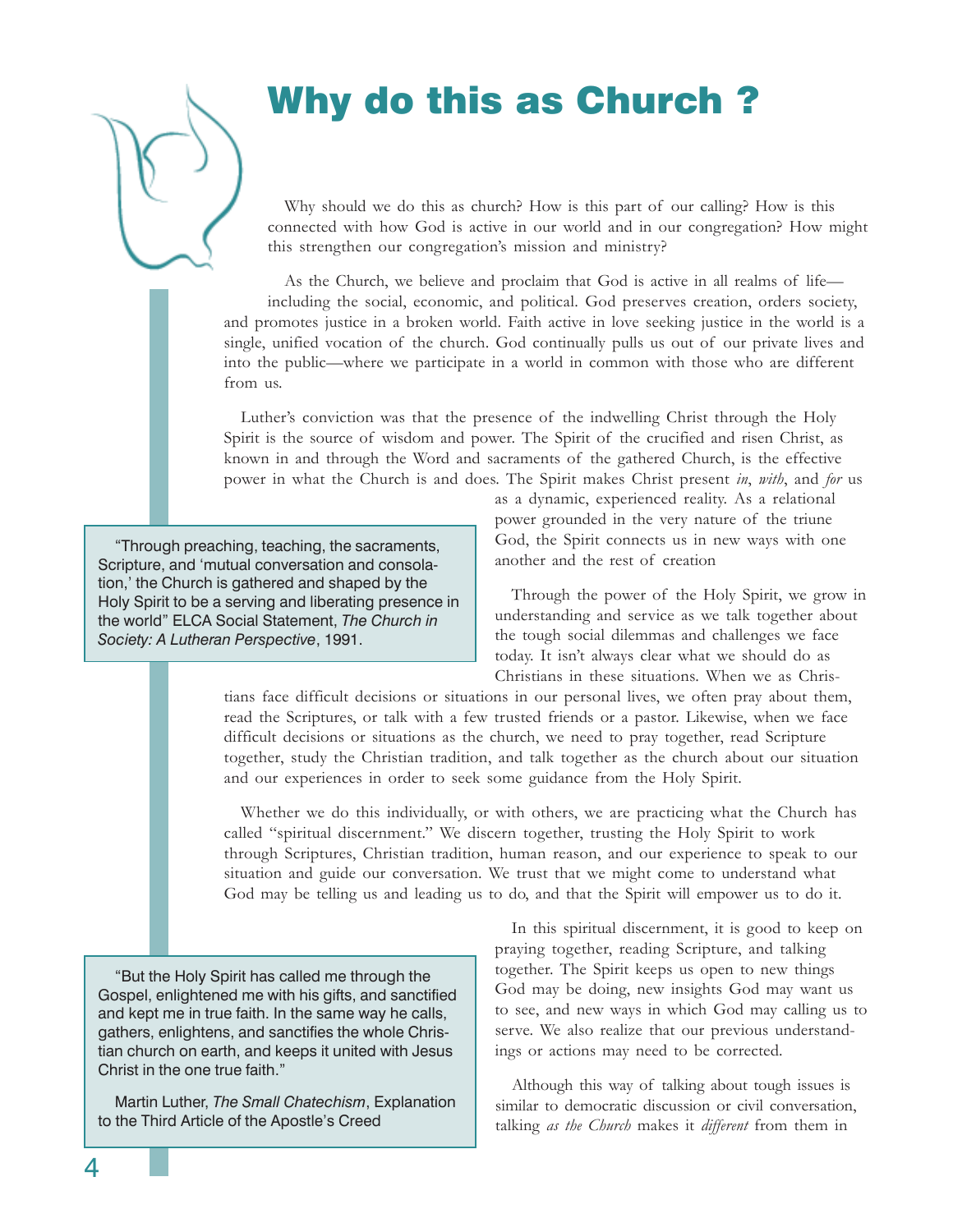important ways. It shares with civil conversation the same commitments to mutual respect and understanding and constructive dialogue among people with points of view that may differ strongly.

Democratic discussion or civil conversation, however, can be carried on without inviting or presuming the Holy Spirit to be working in the participants or in the conversation itself. The point of civil conversation is not necessarily to discern what God may be up to, how Scripture or Christian tradition inform the discussion, or what God may be calling people to understand, say, or do. But that *is* what talking through tough social issues together *as the Church* is about. It is more than an just a respectful civil conversation or an exercise in democratic decision-making where the majority rules. If the point of the conversation is seeking how God may is active in this issue, then something more than our personal opinion, feelings, or interests are at stake. Deciding and acting *as the Church* on tough social ethical issues, or discerning God's will, is more than a matter of "civility" or "majority vote."

### Some Examples from the New Testament and Beyond

Talking through tough issues *as the Church* may be new to some Christians' experience today, but it is not really new in the history of the Church. It began with Jesus's earthly ministry as he proclaimed the Gospel and taught his disciples. Jesus's ministry was a *public* ministry in which he repeatedly addressed difficult issues among crowds, with religious authorities, at dinner parties, or in the Temple in Jerusalem, and did so from the tradition of Moses and the prophets, the Psalms, and the Hebrew sages. For example, he argued with the Pharisees when they complained about his disciples picking grain to eat on the Sabbath, and later continued this controversy about what was appropriate on the Sabbath when he healed a man's hand in their synagogue on the Sabbath (Mark 2:23-3:6; Matthew 12:1-14; Luke 6:1-11). He had a controversy with the Scribes over his eating with sinners and tax collectors (Mark 2:13-17; Matthew 9:9-13; Luke 5:27-32). Jesus also argued with the Pharisees about divorce (Mark 10:1-12; Matthew 19:1-19), and with Pharisees and the supporters of King Herod about paying taxes (Mark 12:13-17; Matthew 22:15-22; Luke 20:20-26). In the Temple in Jerusalem, Jesus was publicly confronted by those who wanted to know by what authority he was "doing these things" (Mark 11:27-33; Matthew 21:23-27; Luke 20:1-8).

After Pentecost, the Church continued a pattern of talking about tough issues in public. For example, Greek-speaking Christians complained that the widows in their group were neglected in the daily distribution of food by Hebrew-speaking Christians. This led to a public meeting in which this situation was discussed and peacefully resolved (Acts 6:1-6). This not only addressed the needs of the women, but it was also a public witness about how widows ought to be treated. When Peter was called before the church in Jerusalem to explain why he was eating with Gentiles, he explained how God was leading them to faith in Jesus and giving them the Holy Spirit. This public conversation in the council led to the acceptance of these non-Jews in the Church (Acts 11:1-18). Paul's public ministry involved him in public controversy with people in his congregations. In his First Letter to the Corinthians, he engages the congregation about their internal divisions, about reports of sexual immorality among them, about their suing one another in court, about fornication, marriage and the remarriage of widows, and public offering of food to idols by members of the church (I Corinthians 3:1-9:13).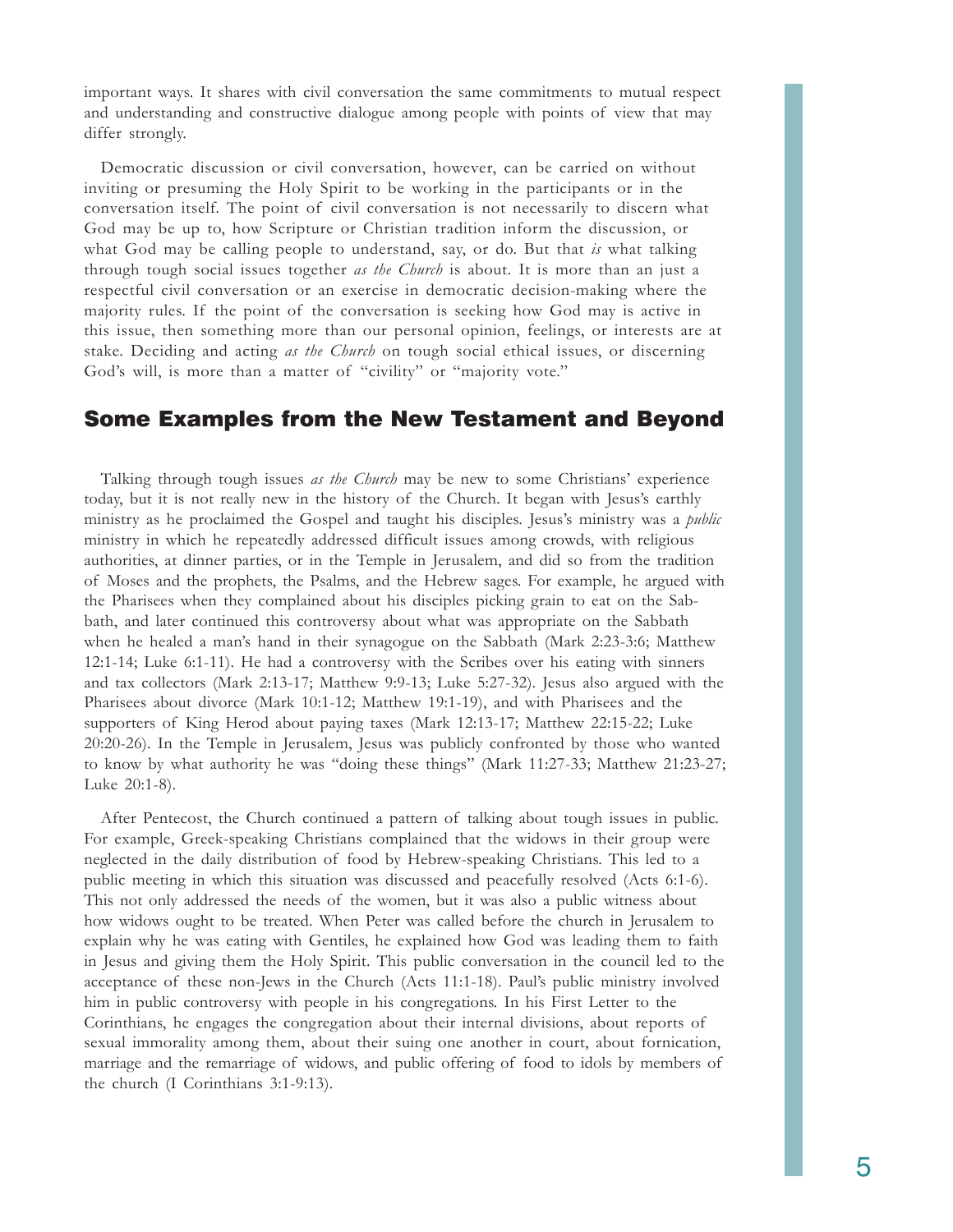Both Jesus and Paul raised tough issues in public from the perspective of faith. In some cases, they stood in the tradition of Israel's prophets, who called Israel publicly to repent for its idolatry and injustice toward the poor. In other cases, they stood in the tradition of Israel's judges, who called for a community that was distinct from its neighbors. They also knew well the stories of the people of Israel and the account of God giving Israel the



Law to regulate their community life. They were familiar as well with the writings of the Hebrew sages on what reason teaches faithful people about how to live together as a community of God's people.

For additional information on ELCA public policy advocacy, contact the Lutheran Office for Governmental Affairs (LOGA) at 202-783-7507 or by e-mail at loga@ecunet.org, or your Lutheran Public Policy Office—LOGA can tell you if there is one in your state.

Centuries later, Martin Luther regularly engaged public issues—such as those concerning schools, soldiers, and trade, as well as the relationships among powerful public leaders and poor peasants. Drawing on this tradition,  $20<sup>th</sup>$  century Lutherans in the U.S. have addressed a range of tough and important public issues in national life by means of public statements as well as though advocacy in Congress, state legislatures, and in their local communities.

# Getting Organized

Congregations and other faith groups need a group of leaders to help them get organized and have good faith-based conversations. Between two and six lay people and a pastor will be enough for most congregations. These leaders need not, though they may, be the elected leaders of the congregation or group. **Each member of the leadership team should have a copy of this guide.**

While in some congregations this leadership group may want to organize conversations as special events, consider using existing occasions or groups. Bible study groups, confirmation classes, youth groups, service or fellowship groups, immigration or literacy groups, women's circles, men's organizations, adult instruction classes, and other ongoing groups in a congregation can all be occasions for holding conversations about issues that may be of vital interest to their members. Leadership teams decide what will work best in a given congregation. Even in congregations serving relatively transient groups, watch for some opportunities to engage people in conversation about issues of direct relevance to them.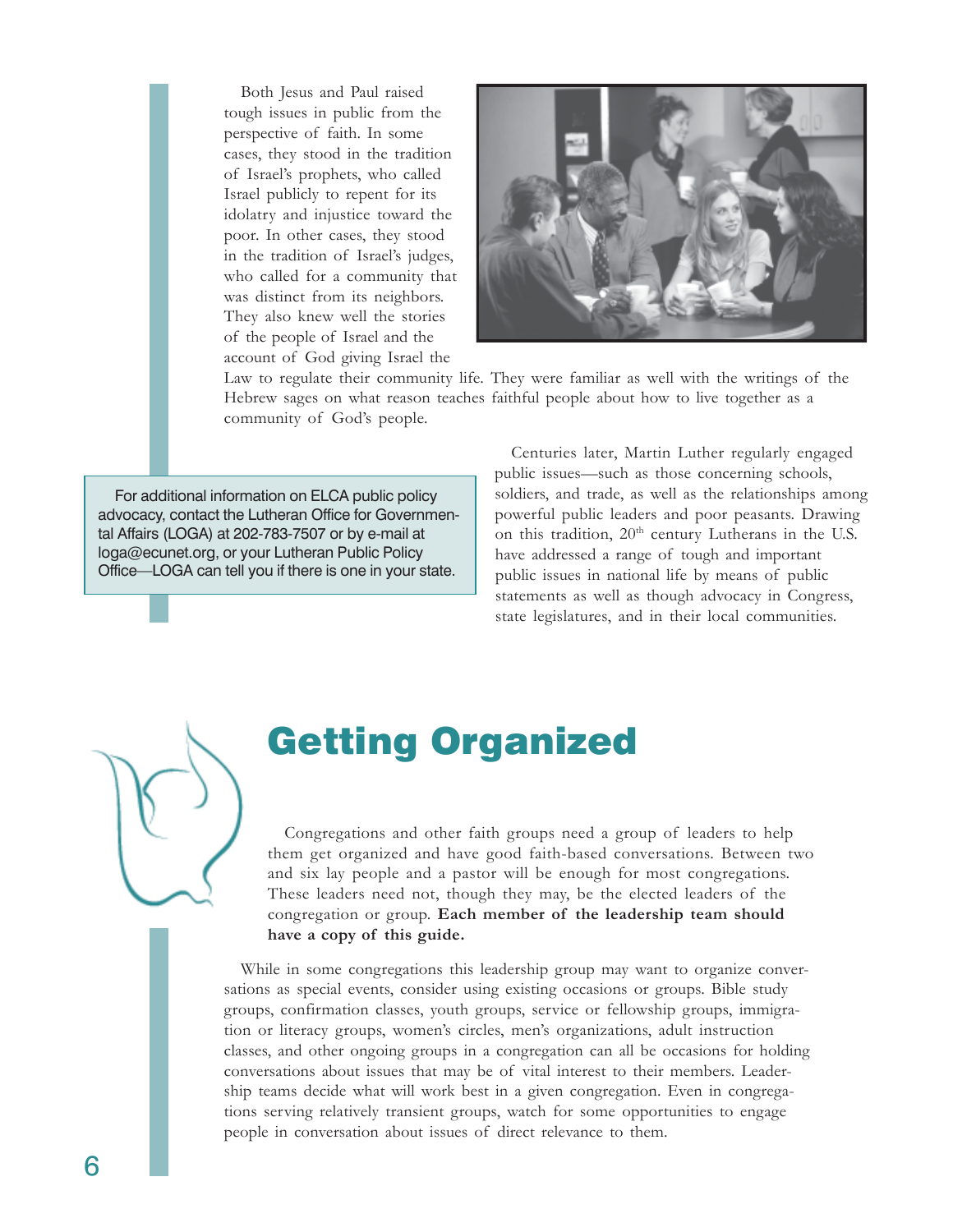Lay people should usually take the lead in a leadership group. Parish pastors or other professional leaders are most helpful and effective when they support, coach, and encourage lay people to take public leadership. They can also find other ways to serve the conversation. For example, pastors have valuable knowledge about church teaching, history, and Scripture, as well as what the church has said recently about various social issues. Occasionally they may serve effectively as public leaders of dialogue along with lay people, or when strong lay leadership is unavailable. Normally, however, the development of skilled lay leadership is necessary to help make this a regular part of church life and ministry. Then, when pastors move on, skilled lay leaders are able to continue leading such conversations. Pastors are key people in helping strong lay leadership to develop.

### **Leaders are responsible for:**

- identifying a topic for discussion;
- making appropriate arrangements for a time and place to meet;
- inviting people to the conversation through publicity and personal contact (personal contacts will be occasions to listen to people's needs and concerns about the conversation);
- $\bullet$  building relationships with people that will help the conversation;
- identifying any problems that need to be addressed to help good conversation happen;
- holding each other accountable for tasks to be done;
- organizing the format and structure for the meeting; and
- helping to conduct the conversations themselves.

Leaders will be most effective when they see their roles as serving the conversation, whatever the particular roles they may play.

### **Choosing a Topic for Dialogue**

The choice of a conversation topic will be influenced by several key considerations. Normally topics will reflect important issues that the congregation or its community are facing, or issues in which potential participants are interested. Sometimes these issues are so urgent that they cannot be avoided. For congregations just beginning to learn to talk through tough issues together, start with an issue that is not too difficult or complex (unless you cannot avoid it). With a less controversial and emotionally-charged issue, the congregation can more easily learn the skills and master the behavior for talking through tough issues together. This can also build some confidence in its abilities to tackle much tougher issues. When that time comes, the congregation will already have some skills and positive experience of talking about issues upon which to draw.

In planning for actual conversation, your group will need to decide whether the topic or the intended conversation partners need a one-time occasion or a series of meetings to talk through the issue. When and where conversations are held are determined by very practical considerations. Some congregations have had success holding conversations on Sunday mornings during their education period. This works well for a group where the participants know one another, have a basic level of trust, and are used to interacting.

Good leaders for faith-based conversation are those most people trust, who are known both as good listeners and are seen to be fair, and people who are interested in helping people talk about things from the perspective of their faith.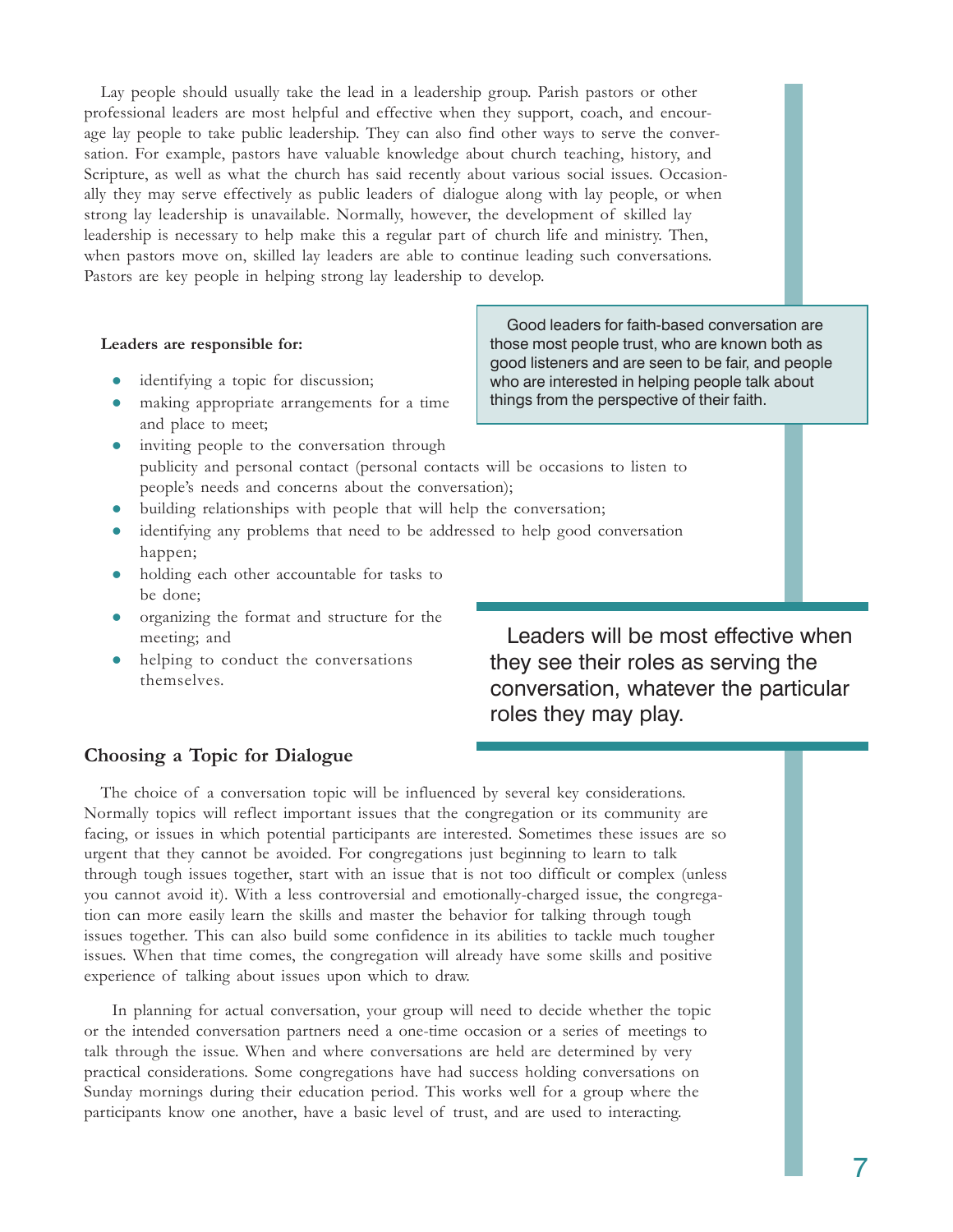"Even for groups of people that are familiar with one another, it often takes about 90 minutes for the conversation to start to 'flow' or 'float.'"

However, on some topics, even for groups of people that are familiar with one another, it takes about 90 minutes for the conversation to start to "flow" or "float." This means that after about this length of time they become less self-conscious, so that the conversation takes on a life of its own and starts to go somewhere. You may need this much time to begin to have a significant conversation that meets the hopes and expectations of the participants. You may need to hold your conversations at a time

other than Sunday morning if you want enough time for a deep conversation. On the other hand, when you are just beginning to help your congregation learn these skills, it may be easier to gather a group at a time they are used to being at church, such as Sunday morning. You need to hold conversations when people are *able* to gather together.

### Giving an Effective Invitation to Talk Together

Christians need an *effective* invitation to talk, one that makes them feel comfortable and safe in sharing their views with others. This will vary from group to group and depend upon their context and past experiences. Church often *has not* been a safe place to talk; people in many congregations have some painful memories of experiences which make them anxious about having public conversation in a congregation or a group. They also have other memories which make them more hopeful about having such conversations in the future. When you organize a conversation, appeal to these more hopeful memories and let people know in every way possible that efforts will be made to make this a "safe place" to talk.

Congregations are safe places to talk through social issues when there is a true desire to listen to others, even when some people do not agree with them or when what they have to say is painful to hear. They are also safe places when there is genuine respect for all participants in the conversation and people are not put down, either for who they are or what they say. Their integrity is not put in question. Congregations are safe when people are free to speak their minds and hearts without negative consequences later.

### **The Purpose of the Conversation**

An important purpose of our conversations is to enrich our understandings and try to discern how God is acting and calling us to act on this issue *without* the expectation that all in the group will necessarily come to the same position, and also to build relationships and trust among the participants. Through these conversations, we can find or broaden areas of agreement and clarify areas of disagreement. Even with what seem like disagreements, probe beneath the surface to see why they are there and if they are as wide as they appear. Making a decision or reaching a consensus is something that the group can do later if they want to.

Another purpose of some conversations—especially when some decision needs to be made—is to arrive at a position or plan of action that the group as a whole can support, or at least go along with. Here persuasion becomes more important and the main focus is on the *deciding* and *acting together*.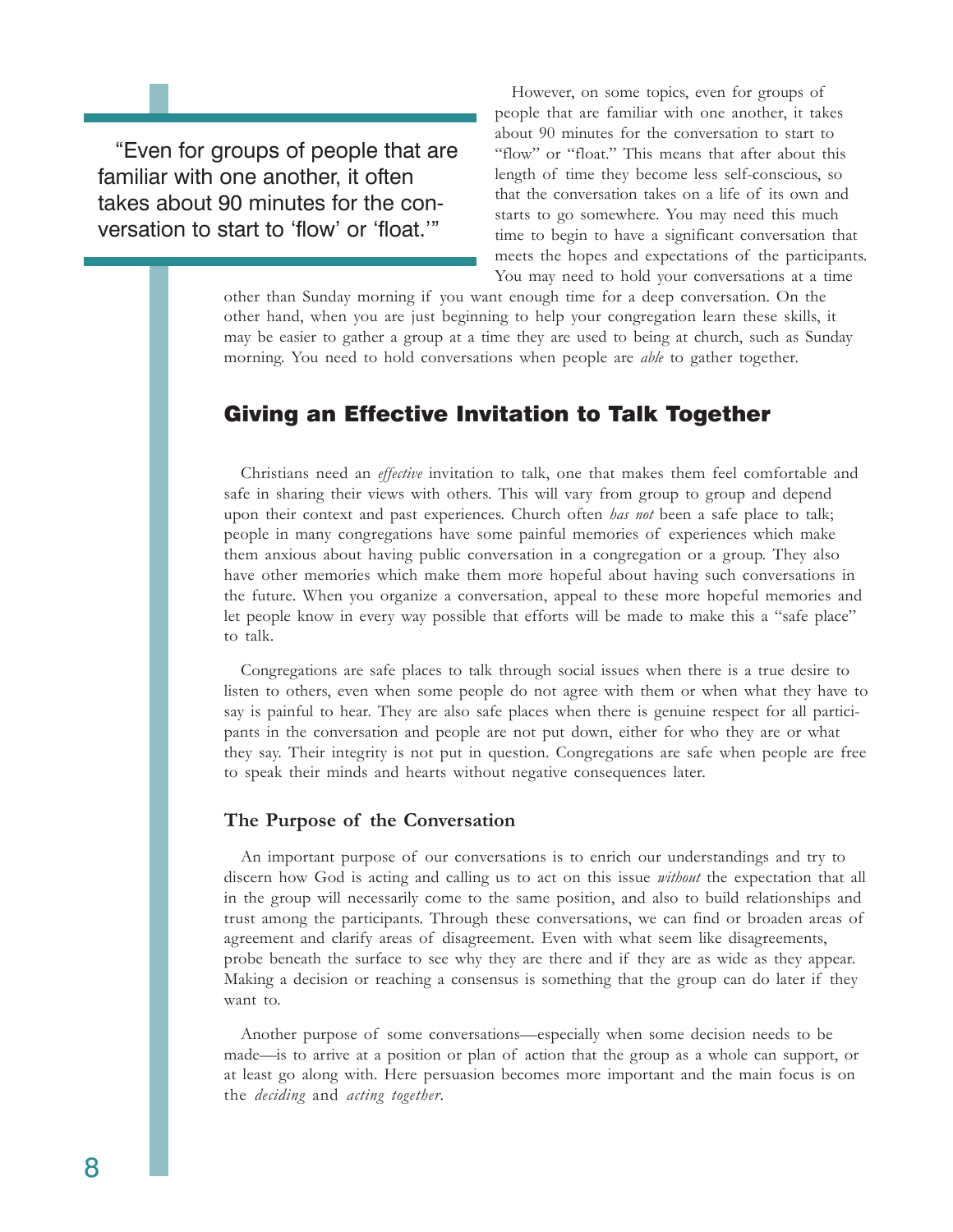### **The Actual Inviting**

- Be clear about the purposes of the conversation and about why they are invited.
- Target as much publicity to the intended participants as practical. It helps to raise awareness of the event.



- Show them a list of proposed ground rules for the conversation such as the one on the next page.
- Emphasize that everyone's views need to be heard.
- Invite them to listen to the views and feelings of others.
- **Encourage people to express how they view** or feel about the topic being considered.
- Stress that as we communicate with others we may realize how the power of the Holy Spirit enables us to hear and understand what we would not on our own. Our talking with one another can become another Pentecost miracle of communication that transforms the Church (us!) in the process.
- Extend hospitality by offering food, child care, and/or transportation.

Picture two or more people engaged in conversation on the street, in a coffee shop, tavern, or other gathering spot . . . or a circle of family or friends in a home . . . or people talking together at a retreat or other "place away" from their normal life. Why do they want to talk together? What makes them willing, even eager to share what's on their minds?

- Give a realistic picture about what people can expect; here are some suggestions:
- { describe what it will be like in oral invitations and/or written announcements such as newsletters;
- { talk to potential participants personally aboutwhat you expect it will be like;
- { demonstrate or role play a conversation like the one you want them to take part in;
- $\circ$  listen carefully and respond to the concerns they have about participating;
- { ask them what will make such experience feel "safe" for them to express themselves; and
- o stress that people may learn new skills.

### **How to invite people to a genuine conversation:**

- Choose a topic in which potential participants already have an interest in.
- State the topic in a way that is not unduly biased in favor of one position.
- Designate or find neutral or trusted persons to do the inviting.
- Invite people personally; it helps if more than one person encourages someone to come.
- Seek out persons with different life experiences, perspectives, and vested interests in the topic; recruit enough from each perspective so that no one will feel outnumbered or "set up."
- Make a persuasive case for why they would want to participate and *how* they will grow in their understanding, skills, and ability to respond to this issue in their life and in God's world.

9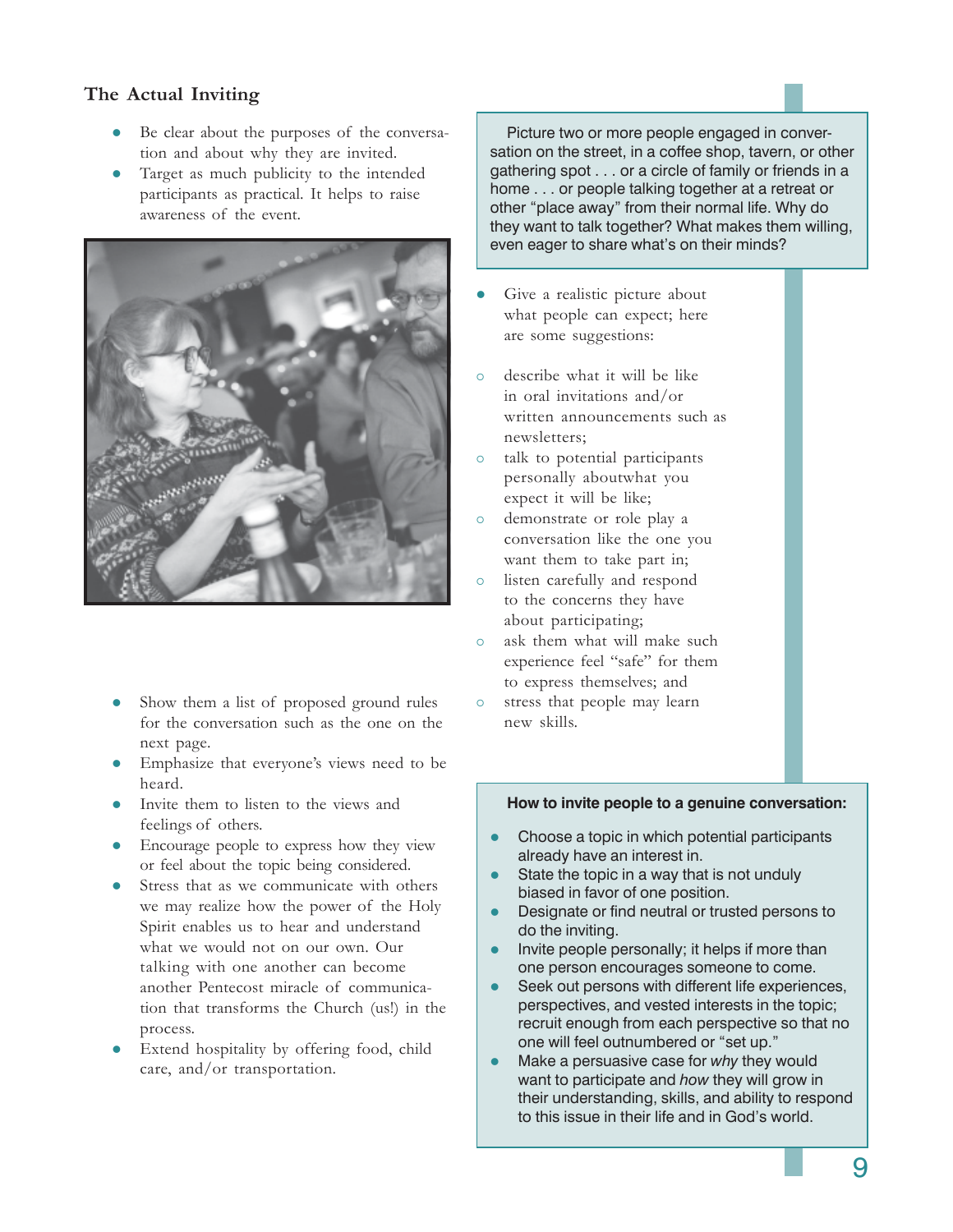# Ground Rules for Conversation

To fulfill the hopes people have for conversation in their congregation, and to lessen their anxieties and fears about it, certain ground rules for conversation are helpful. These will help to build trust among participants and create a safe space in which good conversa-

The purpose of this honest sharing is to open up discussion of things that need attention, rather than to close off discussion.

tion is possible.

**Follow the Golden Rule**: "Do unto others as you would have them do unto you"—even when you disagree with them.

**Listen respectfully and carefully to others**. This is your best way to begin to understand them. This also helps keep the "public space" of this conversation safe for candid conversation. By listening

carefully to others, you help to build relationships of trust. You also move beyond our private feelings and thoughts to public space where it feels safe to share your differences, and where you can probe for values and positions that you hold in common.

**Speak honestly about your thoughts and feelings**. Honesty about your thoughts and feelings expresses respect for others. Personal thoughts, feelings, values, and experiences are as legitimate a part of the conversation as factual information. Conversation can be quite passionate and still be respectful, civil, and constructive.

**Speak for yourself, rather than as a member of a group**. You do not necessarily know what everyone else in the group is thinking or feeling—even if you've known someone for a long time and think you know them well. Use "I-statements" rather than "You-statements." Likewise, it is not fair to expect other conversation partners to represent a whole group. Remember that they are only speaking for themselves.

**Realize that the Holy Spirit is present and active in the conversation and has given each participant a part of the truth you are seeking to discern**. But you won't hear that if you judge too quickly what is being said!

**A true conversation needs give and take**. Give others plenty of opportunity to speak and respond. Help keep the discussion focused by sticking to the subject at hand.

### **In a conversation of this kind, listening is as important or more important as talking.**

Genuine listening is not a passive activity, but an active, demanding one. Listen not only for the content of what is said, but for the way it is said such as the language used, the tone of voice, the kind and level of feeling expressed, the body language and facial expression of the person speaking, whether they make eye contact, and so on. Also be attentive for what is not said. Being more conscious about this kind of deep listening will help us to hear and understand better what other people are saying.

**Maintain confidentiality** about matters people share with the group when it is asked or obviously appropriate. This helps to build and maintain trust.

**Keep an open mind and heart**. Try to understand others as much as possible from their point of view as they express it. Even those who disagree with you are not necessarily your enemies. Christ has broken down dividing walls of differences and hostilities (Ephesians 2).

**Exercise care for group members** who become upset over what is said during the conversation.

**The outcome, quality and safety of the conversation is everyone's responsibility.**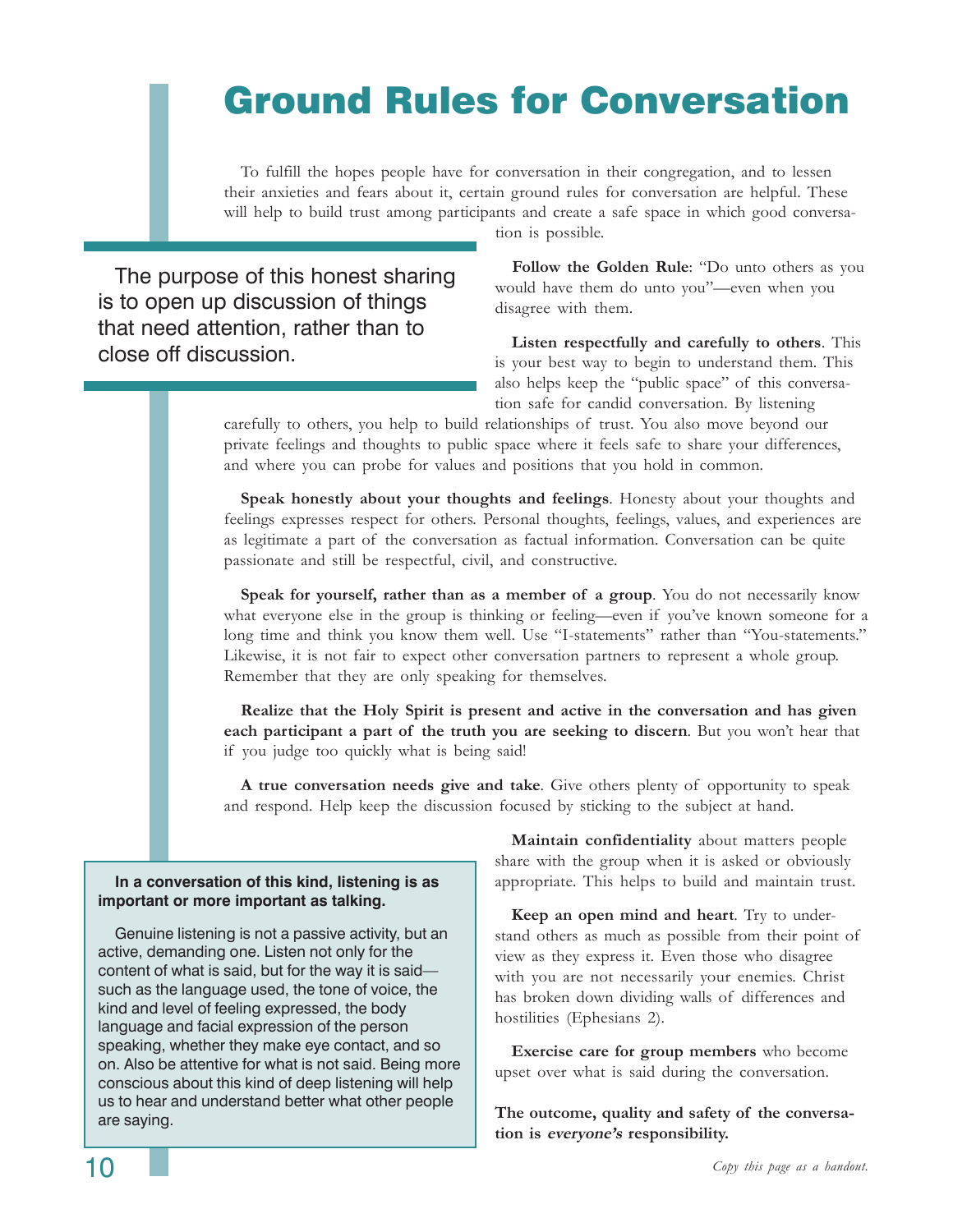## Talking Together The Conversation Happens: Exploring the Diamond ASPECTS OF THE CONVERSATION (1) EXPERIENCE: What do we see, hear, and feel? (3) DISCERNMENT: How does our faith speak to this situation? (4) ACTION: What shall we do? (2) UNDERSTANDING: Why is it this way?

Let's assume we have gathered together to talk about a social issue in our lives or world today, and do so in light of our faith. Scripture is the source and norm for our faith and life, but that doesn't necessarily mean that our conversation *begins* with Scripture.

We first need to get a clearer sense of **(1)** how different people *experience* the issue and **(2)** a better *understanding* of the issue, how it came about, and what's at stake in it. This will take some time—if we do some deep listening and talking with one another, and are open to learning from the shared wisdom the participants bring to the discussion. After we have spent some time on this, we are ready to try **(3)** to *discern* together how our *faith*—as shaped by Scripture, theology, traditions, and practices of the Church—speaks to us regarding this issue, and how we experience and understand it today. Depending on the purpose of the conversation, this may lead us to consider **(4)** what *to do* in relation to the issue.

Certain ritual activities can help your group learn and use these four aspects of the conversation successfully. *Go through these four aspects in sequence to help learn the different aspects of this process*. After becoming skilled at using these four points of the diamond in conversation, you will begin to discover how they interact back and forth with one another. As your conversations take on a life of their own, the sequence is likely to vary.

Most participants have experiences or a point of view they want to share. They want to

have their say. They also want to be heard. Because it is just as important for participants to hear others accurately as it is to be heard, it may be helpful for listeners to repeat back what another speaker had just said. Knowing beforehand that they will need to do this helps them listen more carefully. It also lets the speaker know that he or she is being heard. This helps to build trust and relationships, and lowers anxiety. This technique is especially helpful on issues that are particularly divisive and emotionallycharged, such as abortion, gun control, and racism.

A third kind of ritual that may be helpful if people are interrupting each other and having a hard time listening to each other is to have a ground rule (which you are prepared to enforce) that in order to speak, you have to be holding a particular object, such as a ball. To further encourage listening you could use the procedure of asking one listener to repeat what they heard. No one can add anything or respond until the object is passed on to someone else.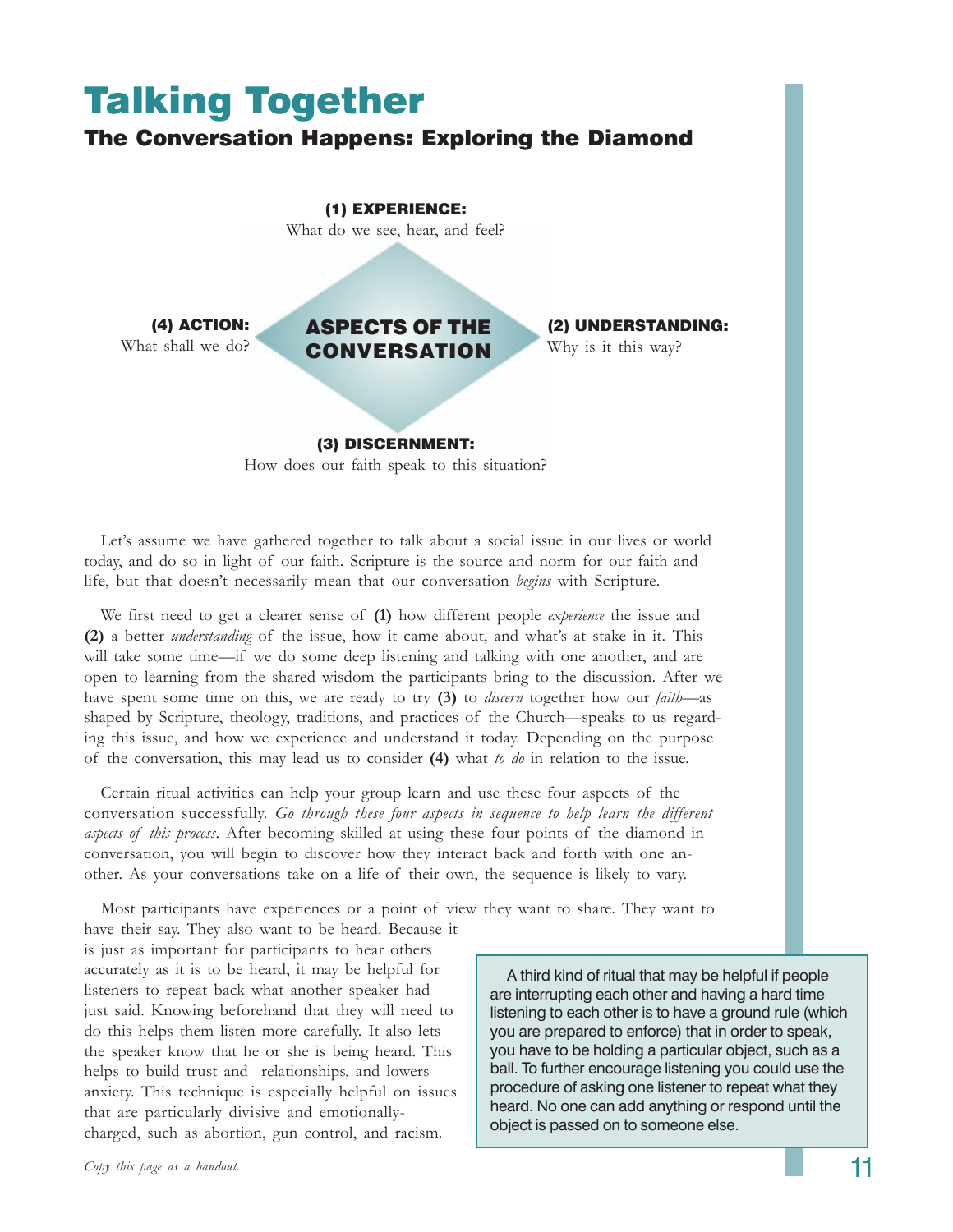# Leaders Serve the Conversation

The leadership team organizes and helps faith-based conversation to happen by serving the conversation. Doing so also serves the Holy Spirit. In order to be servants of the conversation, members of the leadership group need to:

- take as neutral a role as possible about the course and outcome of the conversation and treat all views respectfully and impartially;
- stay out of the way of the participants talking; do not control nor distract them;
- z probe participants to go deeper either into their own views or, when appropriate, into the issues at stake;
- z give or elicit from others appropriate feedback that lets people know how they are being heard;
- help clarify issues and areas of agreement or disagreement when needed, especially when the group reaches an impasse;
- enforce the ground rules of the conversation fairly and consistently, giving each participant opportunity to speak;
- try to draw out those who have been silent or reluctant to talk; and
- attend to all the tasks both of leading the conversation and serving the human needs of those in the group so the conversation can continue as smoothly as possible.

If it serves the conversation, leaders may find it helpful to note important points made by the participants on a chalkboard or easel pad. This should be done as naturally as possible without distracting the conversation participants.

It is the participants' conversation and their responsibility to make it happen. It is usually freeing for leaders to realize that this is not their responsibility, nor is it something that they can make happen by sheer force of will or a "bag of tricks."

### Preparations and Introductions

You've prepared, invited participants, gone over the ground rules, and decided who will tend to what needs to be done for the sake of the conversation. Now you're ready to have the conversation.

### **Small Groups**

Most faith-based conversation works best in small groups, especially for a congregation just beginning to do this. Groups of six to ten people are ideal. Arrange seating so all the people can sit facing each other during their conversation. Ideally, you will have one leadership team member for each group. If not, team members present will need to circulate between groups to see how things are going and to help when necessary.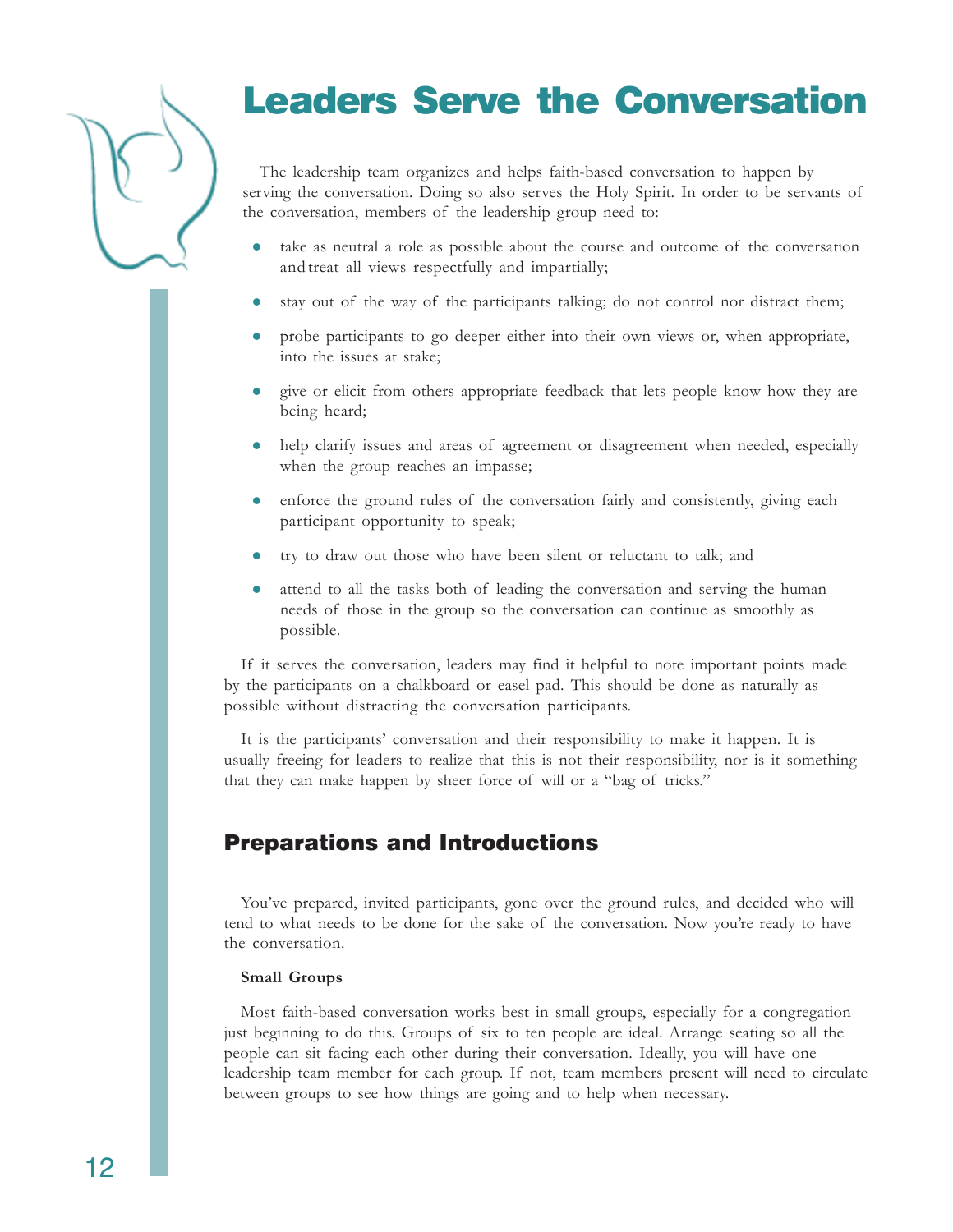### **Welcome**

A short devotion with prayer for the presence and guiding of the Holy Spirit, and for those affected by your topic, will be appropriate. Review what the conversation is about and from where the topic comes. Introduce those who will be assisting the conversation.

### **Introductions**

There are certain rituals we use when we meet someone, such as shaking hands and exchanging greetings. These rituals help to establish relationships and build trust. Faithbased conversation about social or ethical issues can also benefit from certain ritual acts that help to establish relationships and to build trust for venturing into deeper waters of sensitive topics. Make sure everyone in the group is introduced, if they don't know each other already. If the leaders think it is appropriate, the group could participate in a brief, non-threatening "ice breaker" to help participants feel comfortable with one another. They might also be invited to tell why they each came to this conversation, why the topic is important to them, how it connects with their lives, and what they hope will happen through it.



"There are certain rituals we use when we meet someone, such as shaking hands and exchanging greetings. These rituals help to establish relationships and build trust."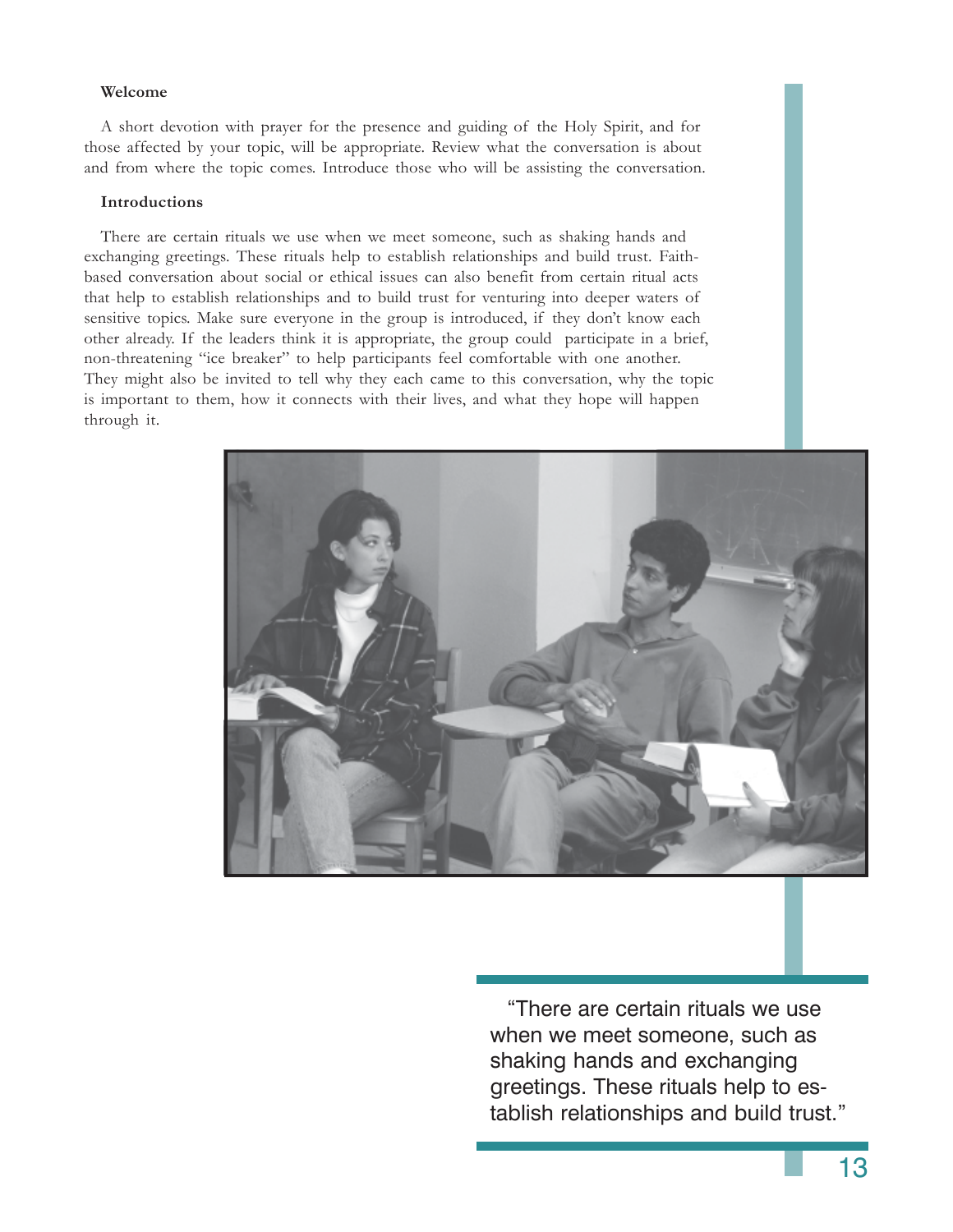

# Getting Started

Review the ground rules for conversation with the participants by sharing copies of page 10 with them. Ask if there are any suggestions for additional ground rules, including those participants feel might enhance their feeling of safety during the conversation. Get explicit agreement to abide by the ground rules or renegotiate them if someone objects to some of them. Discussion leaders will need to exercise some judgment, however, about changes to the ground rules, and whether these changes will actually help open, respectful, and civil dialogue.

Experiences are best related in personal stories. Tell stories about your experiences on this issue to one another. How do your experiences or personal stories affect how you view or respond to the issue? What can you conclude from this?

Watching a short video or hearing a brief personal story from someone outside the participant group may help get conversation started. These are ways for people to get some personal distance from the issue at first, which can help them become engaged in the dialogue. Or, if you have asked them all to read something in common beforehand, you could

begin reflecting together on a particular passage which a team member reads aloud. Then you can guide the conversation through the four aspects of the conversation as follows.

## Working the Diamond



### EXPERIENCE: What do you hear, see, feel?

Our conversation needs to be grounded in how people experience the issue—the actual human points of contact. Our immediate emotional reactions or associations with an issue are important. They are usually connected with our own personal histories, our cultural heritage, or the communities with which we identify. Ask yourselves:

Pay attention to important commonalities and differences in how members of the group experience the issue. What are some reasons for the differences? How can these differences complement or give us a fuller picture, rather than leading to disagreement or conflict?

- *What* in our experience has especially affected how we view this issue?
- Why do we have these reactions or associations?
- *What* are the common threads in the various stories we have heard about this issue?
- How does this issue "hit home" for us? How are actual persons or communities affected?
- z *How* does this issue raise *tensions* or *possible conflicts*? (within and among persons or groups).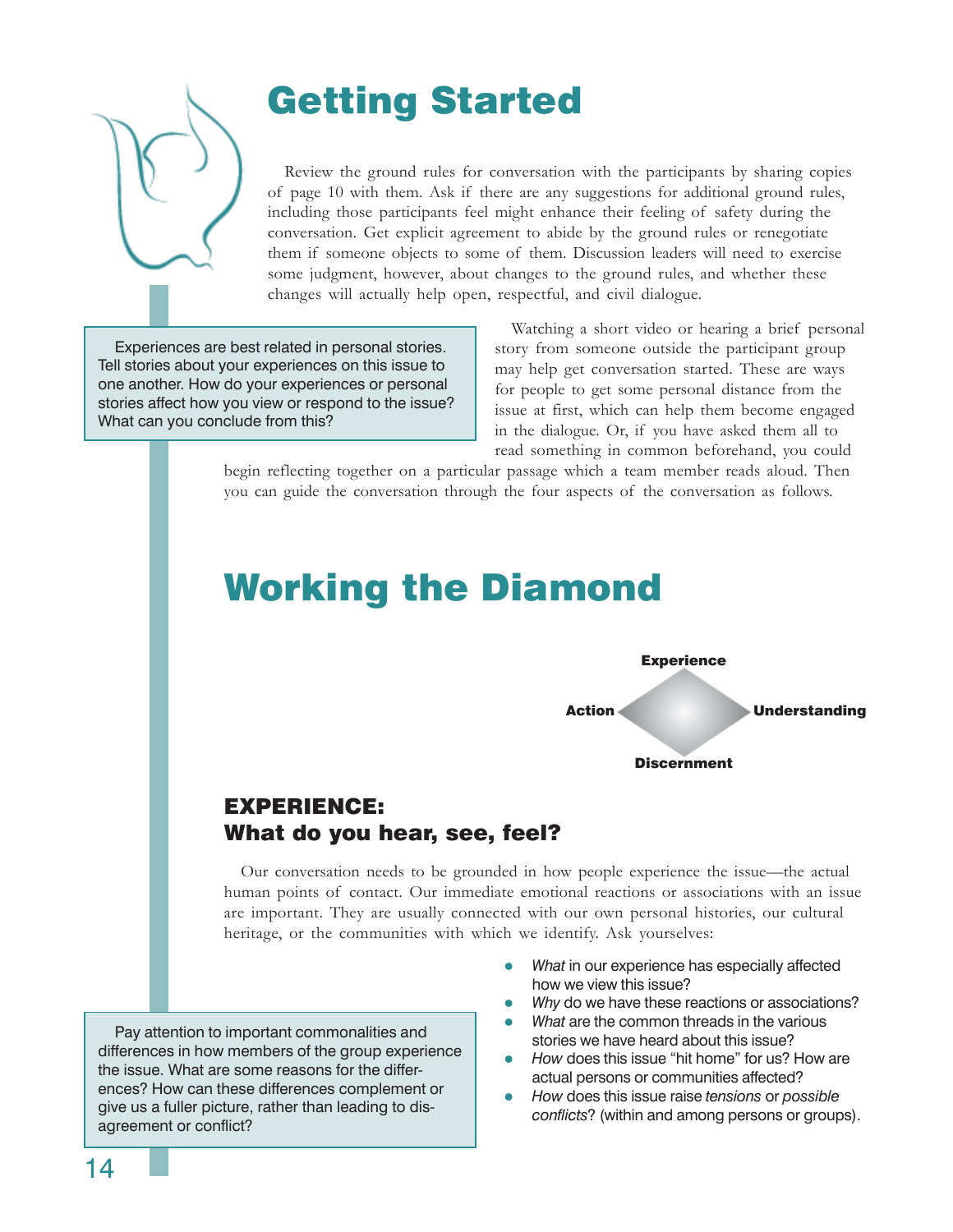### UNDERSTANDING: Why is it this way?

Here we move beyond our own personal experience and reactions in order to see the issue or examine it more objectively. We seek to understand the wider picture. We use the minds God has given us. We might ask:

Our world is significantly different from that of biblical times. A challenge of the church in every time and place is to discern how God is speaking to us through God's Word and what that implies for how we view and act on issues we face in our world today.

- How has it come about? What are its causes? What's involved? What is especially key?
- z *How* it this related to *other issues*?
- How is this related to and affected by the *wider culture*?
- *What's really* going on?
- *Why* is it this way?
- *What's really at stake*? Who gains and who loses by the way things are? What are the personal, economic, or social costs involved?
- z *How* are all these things *related to the stories and experiences* you discussed above?

Sometimes members of the group can help us understand, depending on the issue and their knowledge of it. But often we need to turn to data or analyses that come from others, especially through secular sources (yes, God is at work here too!), or through studies, messages, or social statements of the ELCA (see Appendix B). Read yourself and suggest pre- or post-conversation reading that may enhance participants' understanding.

**A "Good Enough" Understanding from Different Points of View**: Many issues today—especially those that pose difficult ethical questions or dilemmas—are complex and hard to understand. Don't let that bog you down! The intent here is to gain *good enough* understanding from reliable sources and from enough *different* perspectives so that the appropriate faith questions can be engaged. Without an adequate understanding of what's going on, we may look for biblical or theological "answers" that really don't speak to the deeper matters at stake in this issue.

### DISCERNMENT: How is our faith—and God—related to this?

**Sources of our Faith:** Here we turn to Scripture, to the traditions and teachings the Church has confessed and lived out through the ages, as well as to other forms of witness to the faith, such as traditions within denominations or those of particular congregations.

Discernment can be the most challenging part of the conversation, and where we may especially sense the power of the Holy Spirit to be active in and through our discernment.

The temptation is to turn to one particular passage in Scripture that seems to relate to the issue at hand, and to use that as a "proof text" for a position arrived at on other grounds. In some cases, there *are* clear scriptural stances, for example, in opposition to killing, adultery, or unjust treatment of the poor (even though there may be differences in how particular situations are dealt with). But often Scripture is less than clear about how people of faith should respond to issues today. That's why we need to talk together with one another. What we hear and how we interpret what we hear from Scripture is incomplete, partial, and affected by our own experience and understandings. Our own vested interests can get in the way.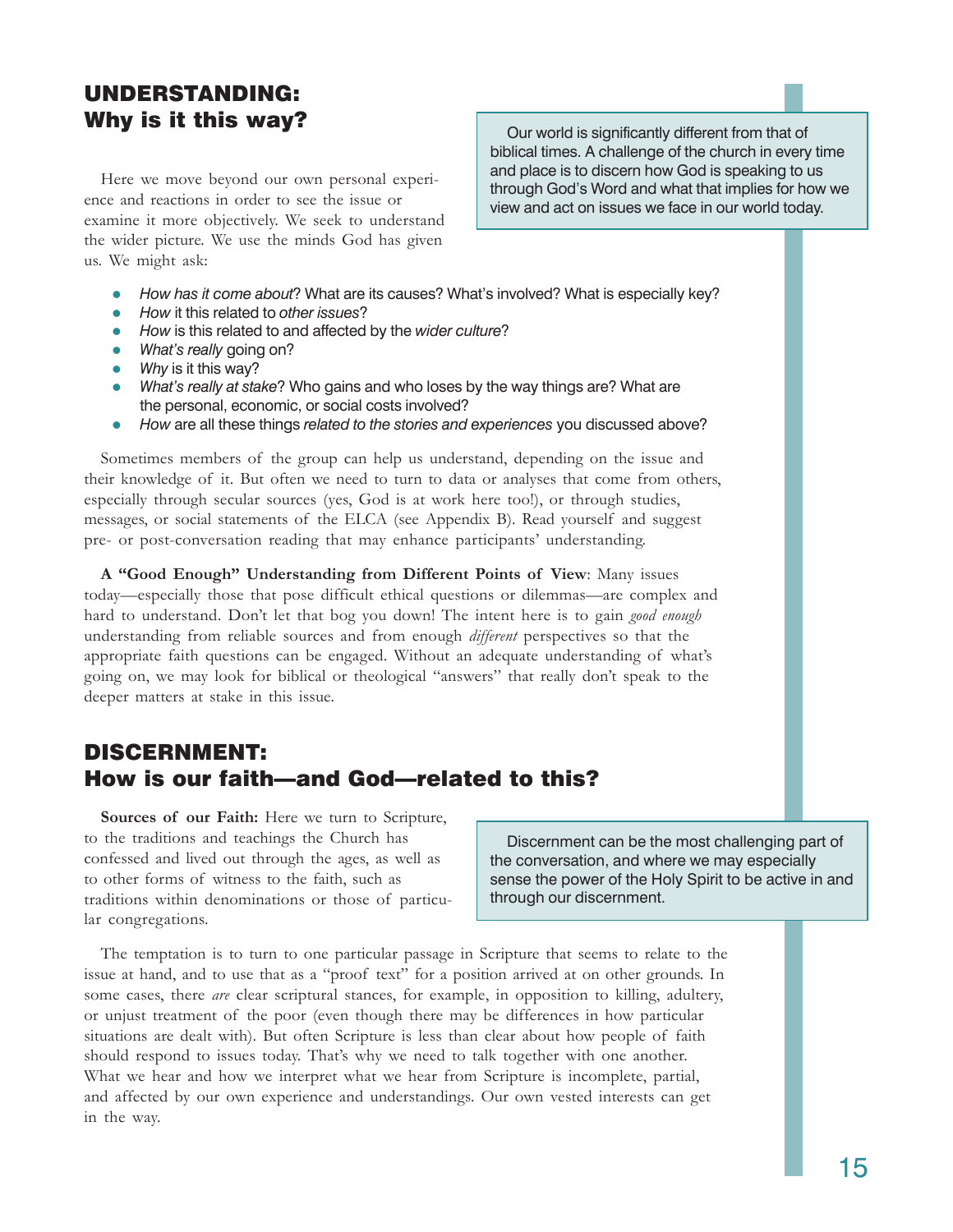**Seeing Scripture in a Wider Context**: Rather than looking just for specific passages that speak to your understanding of this, also think of:

- What connections do we see between what we're discussing and our faith?
- What passages and themes, stories and characters, commandments, or images and metaphors relate to the issue? What do these images or metaphors tell us about God, about the people in the Bible, or about the world we live in? What does God seem tobe up to? What laws or commandments seem to apply to this issue, and how? Do all these things point in the same direction? If not, how can we make sense of this diversity?
- How do the creeds and beliefs of the church help us understand both what Scripture is saying and what this situation means?
- $\bullet$  What themes from the Lutheran Confessions speak to this situation (e.g., law and gospel, sin and grace)?
- How does this issue cause us to re-think or deepen some understandings about God and humanity, or our usual ethical stances?
- How does a biblical vision of what God is about enable us to see what we would not otherwise see, or to imagine new possibilities?

### **Guidelines for Discerning How God is Speaking to Us through Scripture**

- Turn to the Bible *after* you have discussed your experience and understanding of the issue *how is God speaking to what's at stake on this matter today?*
- **Be open to how the** *full variety* of Biblical themes, stories and characters, commandments, and images and metaphors may cast light on the issue *give free exercise to your Christian imaginations*.
- **Don't overlook the context of the biblical passages** *what was being addressed and why*?
- Don't use the Bible as a **weapon**, or to "trump" others— *"It says so here in the Bible!" can end any conversation.*
- **Be wary of self-righteousness** regarding *the* biblical answer— *"for in passing judgement on another you condemn yourself"* (Romans 2:1).
- *Don't* put your *heart and head* on hold— *God may use your emotions, common sense, and reason to get through to you.*
- Be aware that your interpretation of Scripture is *partial you need what others bring to complement and to correct your point of view.*
- Be open to how Scripture may *criticize* or *challenge* any perspectives or positions people may bring to it *be transformed by the renewing of your minds, so that you may discern what is the will of God—what is good and acceptable and perfect"* (Romans 12:2).
- Be wary of *explaining away* clear, widespread commands in Scripture *note how frequently, for example, God calls us to respond to the needs of the poor.*
- **Faithful discernment occurs in community** with others *be cautious about biblical answers you come up with all on your own.*
- **Be surprised** at how God may be speaking, prodding, and challenging you as you discuss social issues with other Christians in light of the witness of Scripture.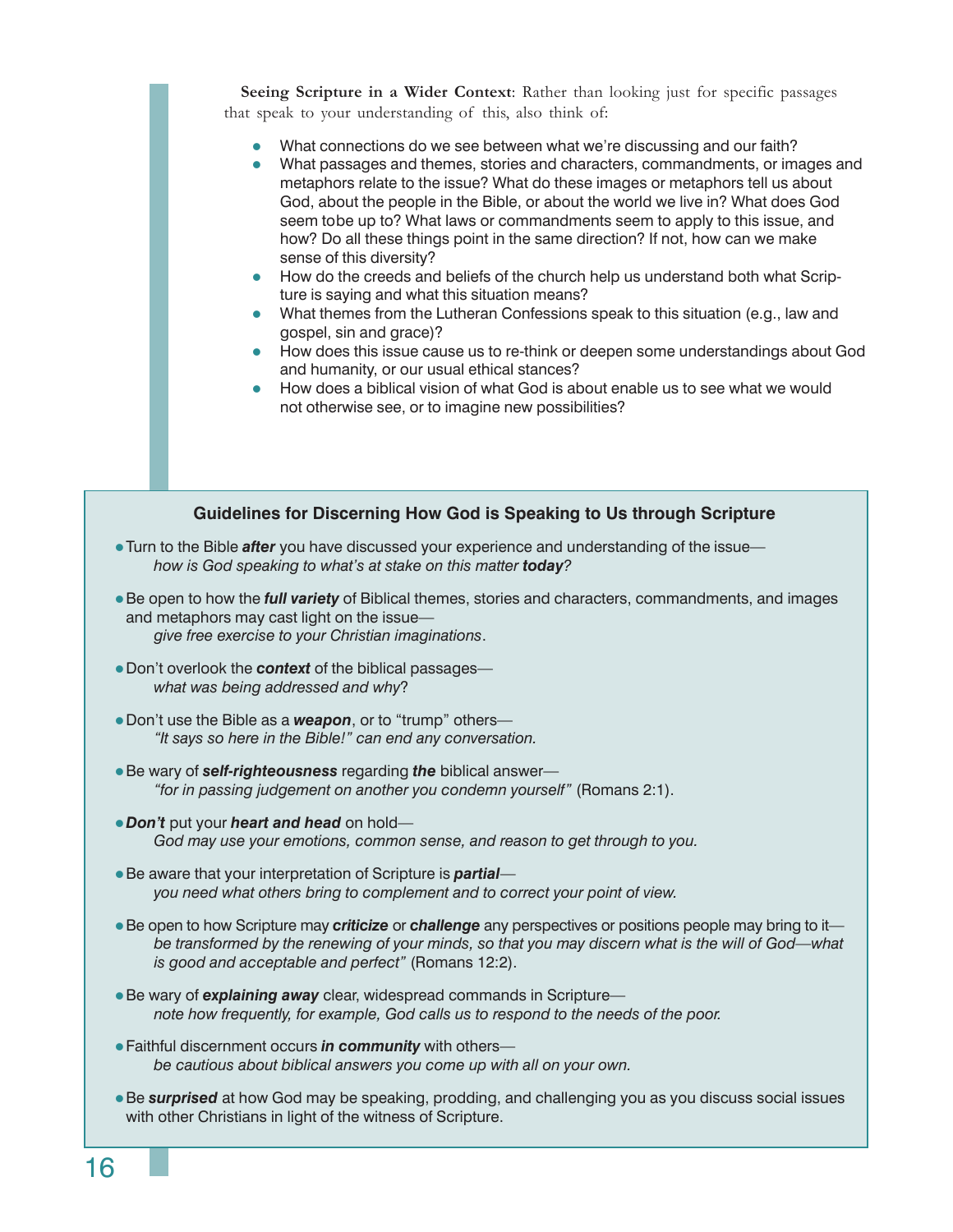### ACTION: How shall we respond? What should we do?

Many conversations are likely to end with the above faith discernment. That by itself can be helpful to participants as they seek to deal with social issues they face in their own lives. However, many groups either have a real need to come to a position or resolution on a matter, or will feel frustrated if there are no actions that result from this discussion. It may be important or healthy for a group to agree to do at least one thing together as a result of their discussion.

In considering what to do, ask:

- What especially informs how we will respond? (e.g., Christian love or the Ten Commandments)
- What is the community context of this issue?
- What alternative approaches or actions are there?
- Who will be affected by what is done?
- Which would be consistent with who people are (their character)?
- Which would lead to the best over-all consequences?
- Which would best respect the rights or dignity of persons?
- Which would best promote the common good or justice?
- What principles would you be willing to apply to other situations?

After considering these questions, the group can plan how to deal with the issue which builds on its earlier insights and conversation. Work through the following steps to create a plan of action:

### Creating a Plan of Action<sup>1</sup>

- Imagine what you would like to see with regard to the issues. How do you hope things could be? Write down the main points of your vision.
- Identify the major obstacles you would face in implementing your vision.
- z Outline a strategy for realizing your vision. What are the main things you would need to do in order to overcome these obstacles and get closer to realizing your vision? What witness to the Gospel will this response make?
- Create a plan of action based on your basic strategy:
	- { What specific actions will you take?
	- { What measurable outcomes do you expect?
	- { Who will take what assignments for these actions?
	- { To whom will people be accountable?
	- { What resources will be needed, and how will you get them?
	- { What is your timetable for action?
- Carry out your plan of action.
- At some appropriate later point in time, evaluate how things went. If your group thinks either that it missed the mark or that you could come even closer to it, you may want to revisit these steps.

1. Source: Based on material in Patrick R. Keifert, Pat Taylor Ellison and Ronald W. Duty, *Growing Healthier Congregations, or How to Talk Together When Nobody's Listening*, (St. Paul: Church Innovations Institute, c. 1998). Used by permission.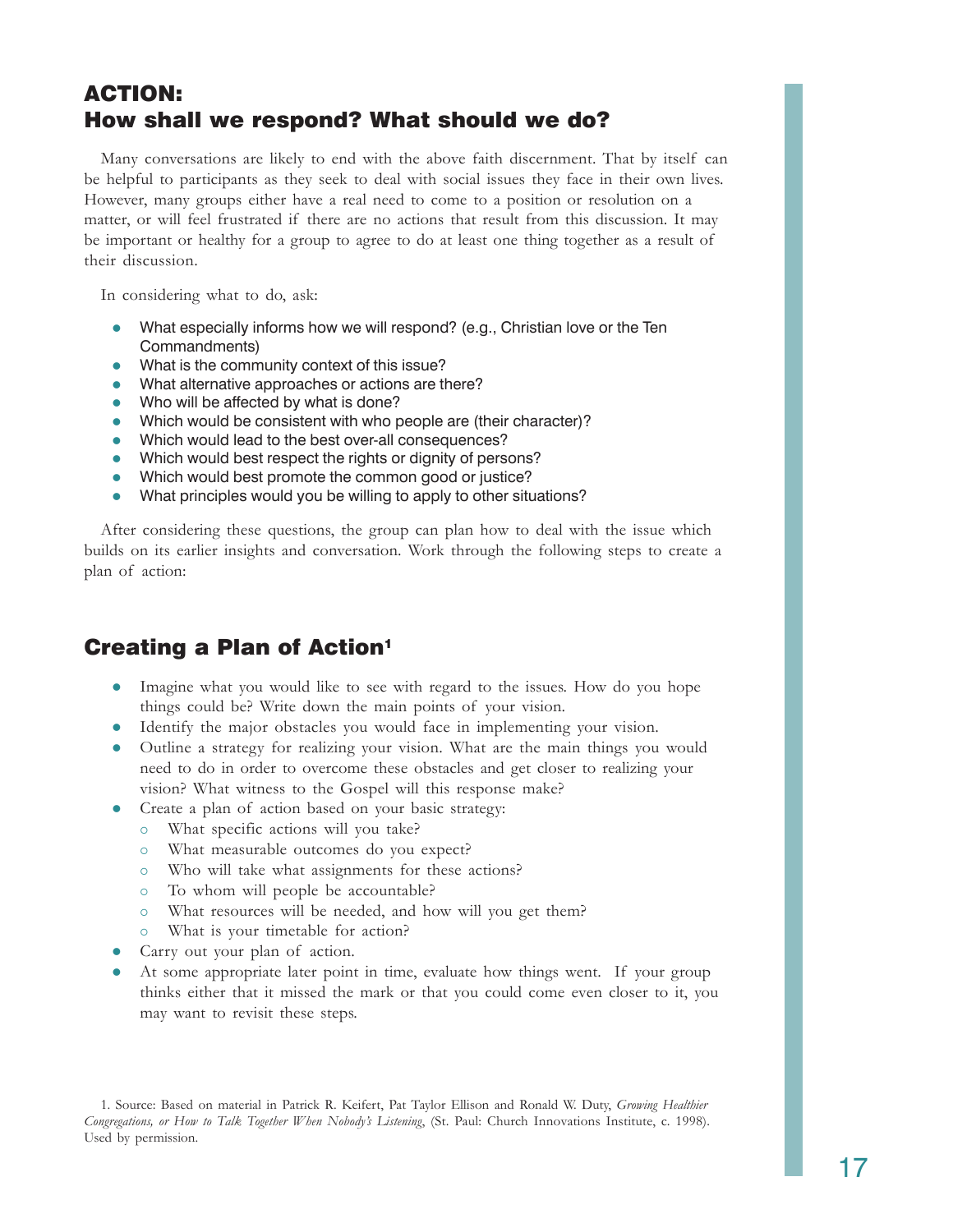# Concluding the Conversation

As your conversation draws to a close, ask: "What have we learned? What insights have we gained? What are we taking from this conversation?" Some of these will be the insights of individuals, but people may also have some insights in common. These insights may also be useful in evaluating the conversation and planning future ones, or in helping the group decide what it wants to do next.

If your group has decided to take further action, this would be a good time to review its decisions, the commitments people have made, and how their actions will be monitored and evaluated, and the results shared.

If there are to be further conversations, remind the participants when and where they will be held.

Thank the participants for coming and for their contributions to the dialogue.

It is always appropriate to conclude a conversation with prayer concerning the issue, those it affects, and the participants in your discussion, and conclude by praying the Lord's Prayer.

### A New Sense of What It Means to Be the Church

As talking together as Christians about tough social issues becomes a learned, ongoing practice, we begin to sense that this activity is an important aspect of what it means to be the Church and to carry on its public ministry and witness.

"We see that moral struggle, discernment and formation are not optional 'extras' alongside the understandings of church which come from our various traditions. They also challenge those traditional understandings, helping us learn from God's world how better to be church. . . . The most promising way is arranging a common table, open to participation by the whole people of God, to see what emerges as living church when faith is freely shared on the burning issues we face" *Ecclesiology and Ethics*, ed. Thomas F. Best and Martin Robra (World Council of Churches, 1997), 47, 107.

At the birth of the Church at Pentecost (see Acts 2), the Holy Spirit enabled diverse people to communicate in ways that moved beyond the usual barriers. The Spirit continues to do so in ways that strengthen and deepen who we are in relation to God and one another. Those who are "other" from us challenge us when we mistake our reason and experience as being the case for all people. With new eyes we begin to see how God is active in the world—in the people, the social issues, ethical challenges, the suffering, and the delights that we discover there. We find that our relationship with God grows stronger, our relationship with people in our congregation grows deeper, and our lives and the

life of our congregation are transformed. As these things continue to happen, God works to transform the world around us.

What we confess as the Church becomes embodied in how we are in relation with one another and how we witness to God's action in the world. Through the Spirit we participate in Christ's death and resurrection. The power of the cross emphasizes weakness and vulnerability, rather than dominating, controlling, or "being right." It is relational, incarnational, and generative of new forms of human connection and community. The conversation of the Christian community involves all the members of the community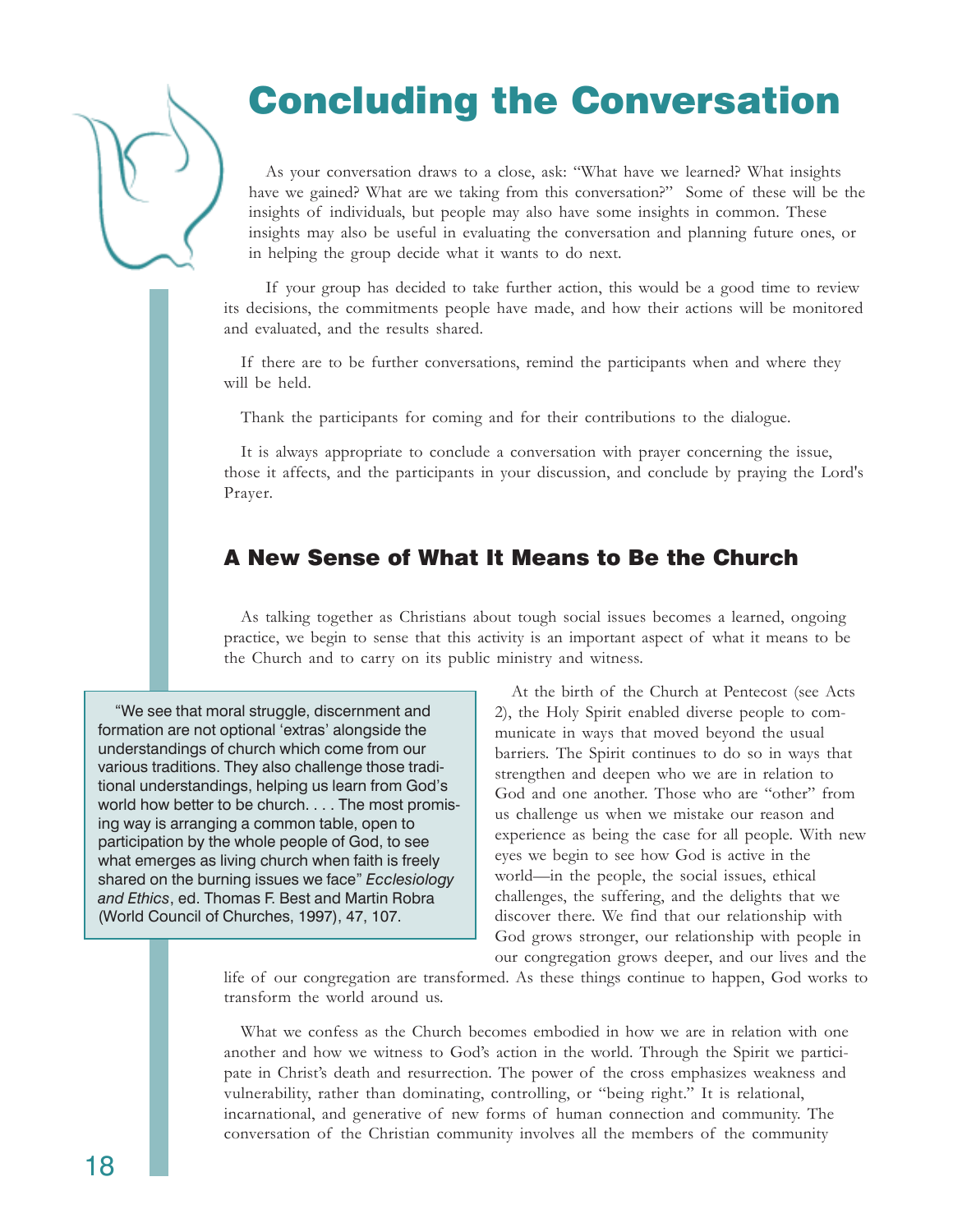attempting to discern in every way possible what God is doing in our world, and what God is calling us to do, in congregations and other expressions of the church, as well as in our daily lives. That is why talking together as Christians about tough social issues is so pivotal in what it means to be the Church.

In the Introduction, it was noted that certain attitudes, values, knowledge and skills are needed for congregations to talk together constructively. They are key elements in this new sense of what it means to be the church in our time.<sup>2</sup> Congregations that are able to talk about tough social issues have certain **attitudes and values**. They are ready to talk about them, are hopeful about what will happen through these conversations, and long to discern what God may be calling them to do about these issues. They believe that their vocation as a community of faith is to serve God in the world, where God is creating and sustaining life. This is why they consider their congregation to be a public place for talking together as Christians about tough social issues that arise in the world and their lives.

Congregations who regularly talk through tough issues have also learned **appropriate knowledge and skills**, such as those outlined in this resource.

- Their members have learned the art of listening carefully to others, and are willing to alter old habits that get in the way of constructive conversation.
- They imaginatively connect Scripture and Christian teaching with events and situations in daily life in order to understand how God may be speaking to them today.
- They test what they discern by engaging with people different from themselves. They regularly practice hospitality toward their own members and toward people outside their congregation.
- They no longer fear or avoid conflictual issues because they realize that conflict can be an organic part of living congregations in which God is active.
- Although they may not feel that learned regarding the Bible and Christian teachings, they have a "good enough" knowledge to proceed, trusting that the Holy Spirit will guide them in their conversation.
- Both participants and leaders serve the conversation in order that all involved may be freed for greater communion with God and one another, for the sake of service in the world.

With these attitudes, values, a body of knowledge, and skills, congregations can make talking through tough social issues together a regular part of how they put their Christian faith into practice as a natural outgrowth of their Word and sacrament ministry. Congregations grow into such attitudes, values, knowledge and skills by constant practice of talking about issues. Your congregation can, too. We hope you try it!

> "Congregations that are able to talk about tough social issues have certain attitudes and values and regularly talk through tough issues using learned knowledge and skills."

2. Based on: Pat Taylor Ellison, "Doing Faith-based Conversation: Metaphors for Congregations and Their Leaders," and Patrick R. Keifert, "Return of the Congregation to Theological Education" in Keifert, ed., *Testing the Spirits* (tentative title, forthcoming). Used by permission.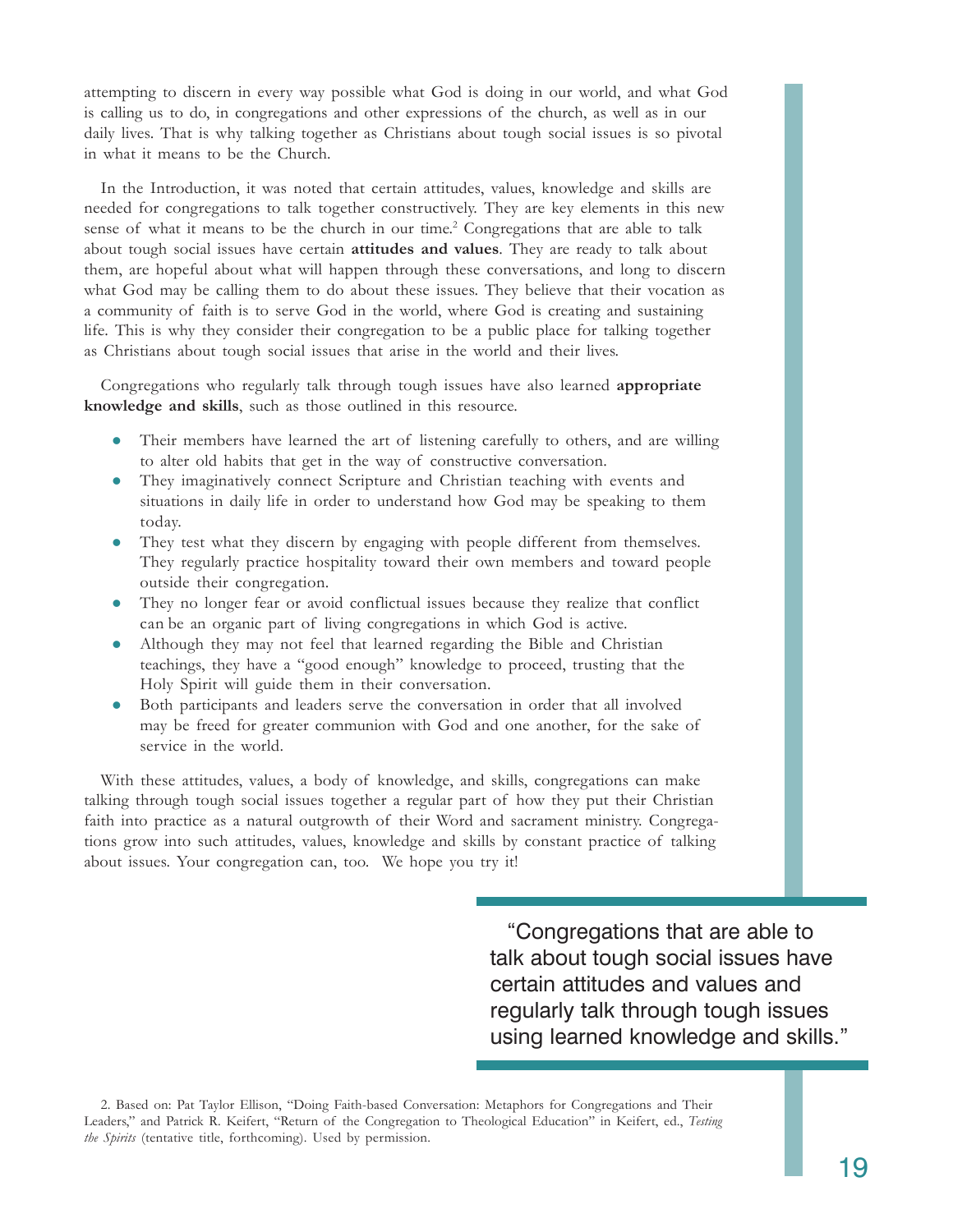## Resources (Appendix A)

This resource is intended as an introductory guide for congregations and other faith groups that want to try having conversation on their own. Other congregations and groups may want additional help and can contact experienced groups for information or training, such as those listed here:

#### **The Center for New Community**

The Center provides training and support in a faith-based process for conversation and community organizing around various issues of importance to congregations and their local communities. Ask about "Revitalizing Church and Community." 6429 W. North Avenue, Suite 101, Oak Park, Illinois, 60302, phone 708-848-0319.

### **Church Innovations Institute**

The Institute provides training and support in a faith-based process for conversation, decision-making and action for congregations and faith-based groups. Ask about "Growing Healthier Congregations, or How to Talk Together When Nobody's Listening." 1456 Branston Street, Saint Paul, Minnesota, 55108, phone 651-646-7633.

### **Common Ground Network for Life and Choice**

Common Ground Network for Life and Choice provides resource material for organizing and exploration all sides of the abortion issue in a respectful way which includes participants faith-perspectives and values in the conversation. It uses conflict mediation techniques also applicable to other values-based conflicts. Search for Common Ground, 1601 Connecticut Avenue, NW, Washington, D.C., phone 202-265-4300, www.searchforcommonground.org. Training and facilitation is available by contacting Mary Jacksteit, 7128 Willow Avenue, Takoma Park, Maryland, 20912, phone 301-270-5561.

#### **ELCA Youth Ministries**

ELCA Youth Ministries has resources to help talking and acting on tough issues in youth groups. See: Pat Taylor Ellison, "Risking Difficult Discussions," and Patricia Beattie Jung, "Ground Rules for Risky Conversations," in *Dancing at the Cross Roads: 1999-2000 School Year Resources for Youth Ministries, 2000 Playbook* (AFP order code 69-7437). Order from the Augsburg Fortress Distribution Service at 800-328-4648. For additional information, contact Julie Sevig, ELCA Division for Congregational Ministries, 8765 West Higgins Road, Chicago, IL 60631, phone 773-380-2596.

#### **Florida-Bahamas Synod, ELCA**

A Synod-sponsored group offers resources and assistance to congregations in the Florida-Bahamas Synod wanting to talk about issues from the perspective of their faith. Contact either Judith Bunker at Lutheran Services Florida, 16201 SW 95th Avenue, Suite 101, Miami, FL 33176, phone 800-651-1853, or Ana Cobiella-Olson, 88181 Old Hwy A-41, Islamorada, FL, 33036, phone 305-852-2246.

#### **InterReligious Council of Central New York**

The InterReligious Council facilitates dialogues on race and social diversity for congregations and community groups in and around Syracuse, New York, using a dialog circles approach. Ask about "Community Wide Dialogue." 3049 East Genesee, Syracuse, New York, 13224, phone 315-449-3552, ext. 119.

#### **Lutheran Office for Governmental Affairs**

Assistant Director Faye Codding offers assistance to ELCA congregations and groups wanting to discuss public policy issues from the perspective of their faith. 122 "C" Street, NW, Suite 125, Washington, DC, 20001, phone 202-626-7935.

#### **The Park Ridge Center for the Study of Health, Faith, and Ethics**

The Park Ridge Center has produced a booklet of principles and guidelines for those who want to bring religion into discussions in the public and civil sphere of life. Ask Bernice Chantos about "Religion and Public Discourse: Principles and Guidelines for Religious Participants" 211 East Ontario, Suite 800, Chicago, Illinois, 60611-3215, phone 312-266-2222.

#### **The Study Circles Resource Center**

The Study Circles Resource Center offers training to congregations wanting to explore community issues with other congregations in which faith perspectives are part of the process. Ask about "Study Circles in Paired Congregations." P.O. Box 203, 697 Pomfret Street, Pomfret, Conneticut, 06258, phone 860-928-2616.

#### **United Church of Christ**

The United Church Board for World Ministries sponsors training to congregations and groups in a process for faith-based conversation and action. Ask about "See—Judge—Act." Contact the Rev. Charles McCollough, Office for Church in 20 Society, 110 Maryland Avenue, N.E., Washington, DC, 20002, phone 202-543-1517.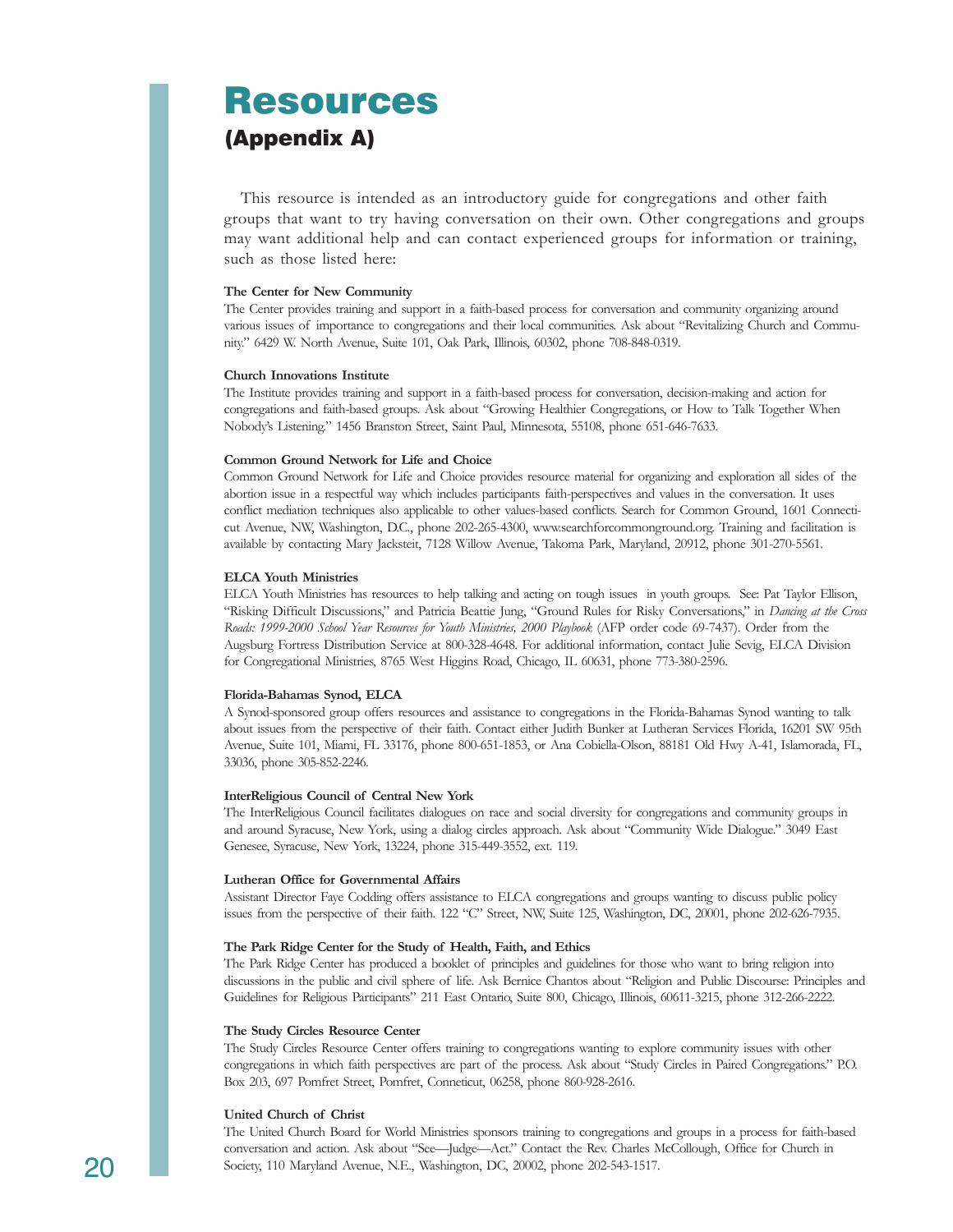# Some Recent ELCA Resources on Social Issues (Appendix B)

| <b>Title of Document</b>                                                                                            | Code       | Cost            |
|---------------------------------------------------------------------------------------------------------------------|------------|-----------------|
| Abortion (statement, 1991)                                                                                          | 69-0062    | 15¢             |
| El Aborto (pronunciamiento, 1991)                                                                                   | 69-0064    | 15 <sub>c</sub> |
| Using the Social Statement on Abortion (study, 1993)                                                                | 67-3329    | $s/h$ only      |
| AIDS and the Church's Ministry of Caring (message, 1989)                                                            | 67-1181    | $s/h$ only      |
| El SIDA y el Ministerio Compasivo de la Iglesia (mensaje, 1989)                                                     | 67-1182    | $s/h$ only      |
| Caring for Creation: Vision, Hope, and Justice (statement, 1993)                                                    | 69-1380    | 10¢             |
| El Cuidado de la Creación: Visión, Esperanza, y Justicia (pronunciamiento, 1993)                                    | 69-2382    | 10¢             |
| Christian Faith and U.S. Political Life Today (discussion resource, 1995)                                           | 69-1890    | $10/\$1.00$     |
| Church in Society: A Lutheran Perspective (statement, 1991)                                                         | 69-2102    | 10¢             |
| La Iglesia en la Sociedad: Una Perspectiva Luterana (pronunciamiento, 1991)                                         | 69-6063    | 10¢             |
| Community Violence (message, 1994)                                                                                  | 69-6598    | $10/50\epsilon$ |
| La Violencia en la Comunidad (mensaje, 1995)                                                                        | 69-6599    | $10/\$2.50$     |
| Death Penalty, The (statement, 1991)                                                                                | 69-2571    | 10¢             |
| La Pena de Muerte (pronunciamiento, 1991)                                                                           | 69-6077    | 10¢             |
| Educational Choice: A Discussion Guide (study, 1996)                                                                | 69-3131    | \$1.00          |
| Two Essays on Educational Choice: Lutheran Perspectives (study, 1996)                                               | 69-9172    | \$2.00          |
| End-of-Life Decisions (message, 1992)                                                                               | 69-3290    | 10/50c          |
| Decisiones al Final de la vida (mensaje, 1992)                                                                      | 69-2595    | 40¢             |
| For Peace in God's World (statement, 1995)                                                                          | 69-3920    | 25¢             |
| Por la Paz en el Mundo de Dios (pronunciamiento, 1996)                                                              | 69-7474    | 25¢             |
| Using the Social Statement For Peace in God's World (study, 1996)                                                   | 69-9331    | \$2.00          |
| Freed in Christ: Race, Ethnicity, and Culture (statement, 1993)                                                     | 69-3952    | 10¢             |
| Liberados en Christo: Raza, Fetnicidad y Cultura (pronunciamiento, 1993)                                            | 69-6231    | 10¢             |
| Using the Social Statement on Freed in Christ:                                                                      |            |                 |
| Race Ethnicity, and Culture (study, 1994)                                                                           | 69-9330    | \$2.00          |
| Gambling: A Study for Congregations (study, 1998)                                                                   | 69-4110    | \$1.00          |
| Genetic Testing & Screening: Critical Engagement                                                                    |            |                 |
| at the Intersection of Faith and Science (book, 1998)                                                               | 34-11-2108 | \$10.00         |
| Give Us this Day Our Daily Bread: Sufficient, Sustainable                                                           |            |                 |
| Livelihood for All (study, 1996)                                                                                    | 69-4219    | \$3.00          |
| Homelessness (message, 1990)                                                                                        | 67-1205    | s/h only        |
| La Situación de la Gente Sin Vivienda (mensaje, 1990)                                                               | 67-1210    | s/h only        |
| Immigration (message, 1998)                                                                                         | 69-6605    | $10/$ \$1.00    |
| Inmigración (mensaje, 1998)                                                                                         | 69-8520    | $10/\$1.00$     |
| Our Church and Social Issues (discussion resource, 1989)                                                            | 69-7290    | 25¢             |
| The Promise of Lutheran Ethics (book, 1998)                                                                         | 1-3121     | \$18.00         |
| Living the Faith: A Lutheran Perspective on Ethics (study, 1999)                                                    | 69-6330    | \$1.25          |
| Sexuality: Some Common Convictions (message, 1996)                                                                  | 69-8269    | $10/\$1.00$     |
| La Sexualidad: Algunas Convicciones Comunes (mensaje, 1996)                                                         | 69-6601    | $10/\$1.00$     |
| Stories of Gay People and Family Members (Video, 1999)                                                              | 67-1257    | $s/h$ only      |
| Sufficient, Sustainable Livelihood for All (statement, 1999)                                                        | 69-8615    | 35¢             |
| Talking Together as Christians about Homosexuality:<br>A Guide for Congregations (Packet containing Leader's Guide, |            |                 |
| Participant's book & video: "Two Ethical Perspectives," 1999)                                                       | 67-1258    | $s/h$ only      |
| Talking Together as Christians about                                                                                |            |                 |
| Homosexuality-Leader's Guide (1999)                                                                                 | 67-1255    | $s/h$ only      |
| Talking Together as Christians about                                                                                |            |                 |
| Homosexuality-Participant's Book (1999)                                                                             | 67-1256    | $s/h$ only      |
|                                                                                                                     |            |                 |

To order single, complimentary copies of statements or messages, regardless of cost, please call the Department for Studies at 800-638-3522 ext. 2718. (Note: books, videos, multiple copies, or cost items should be ordered from the ELCA Distribution Service at 800-328-4648; a shipping charge applies for each order regardless of the number or cost of the items ordered.) Many of these resources are available online at www.elca.org/dcs/studies.html.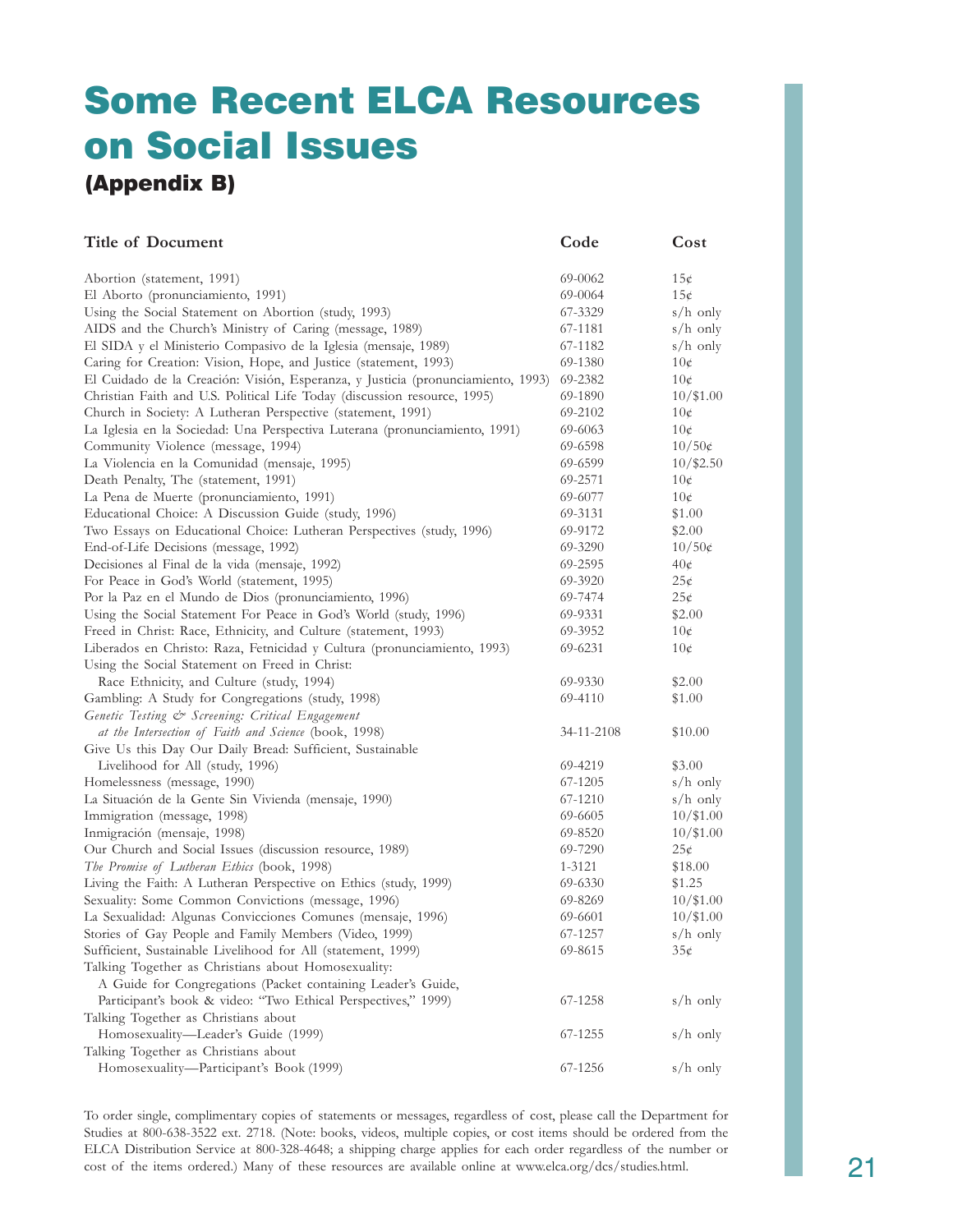

This resource is available for free download at www.elca.org/dcs/talkingtogether.html. All of the statements and messages of the ELCA, as well as many other resources noted in Appendix B, are also available online at www.elca.org/dcs/studies.html.